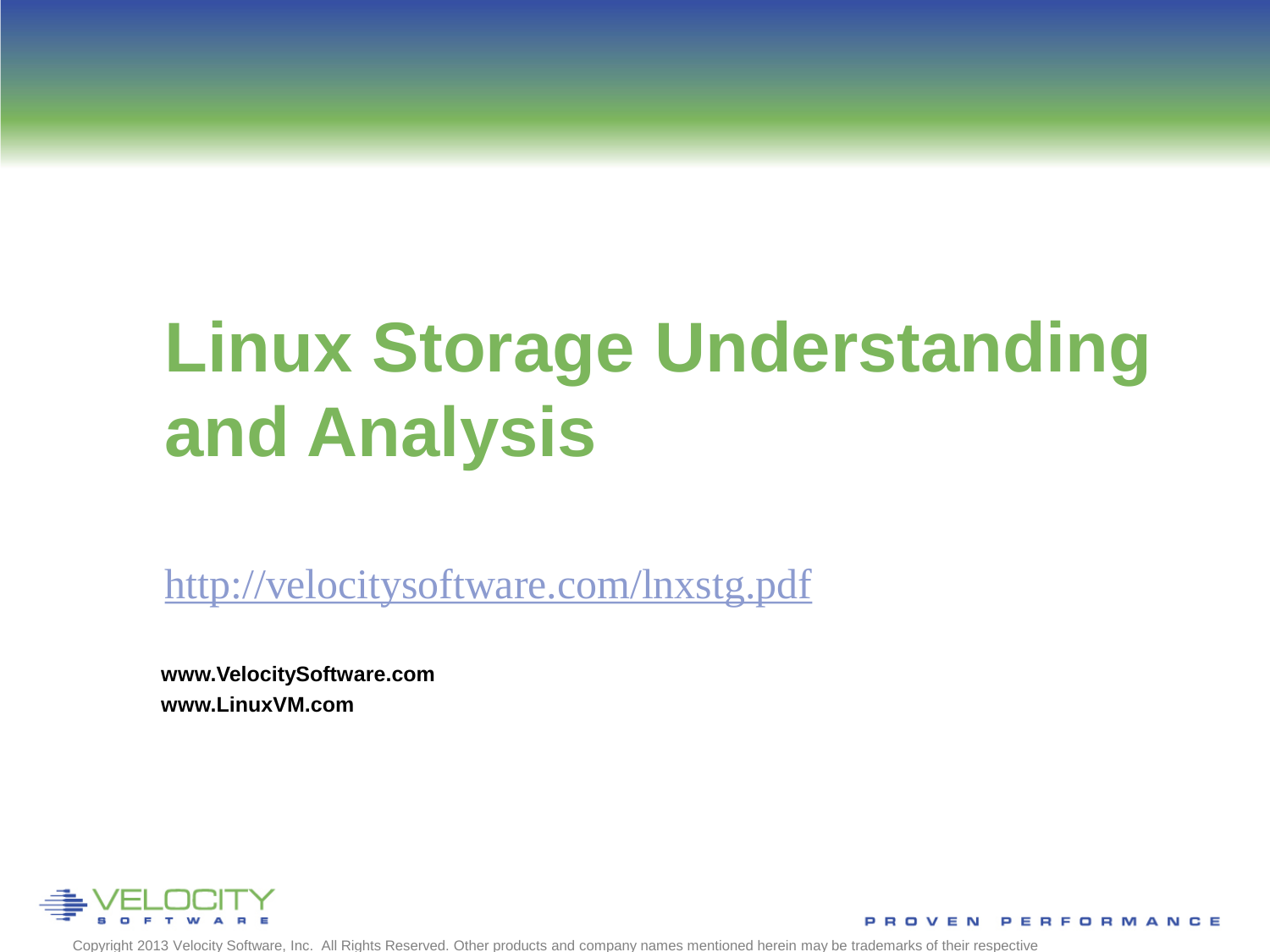### **Metrics Process**

- **Determine available metrics**
- **Exploit available metrics**
- **Understand metrics**
- **Evaluate value, accuracy**
	- **(Performance research)**

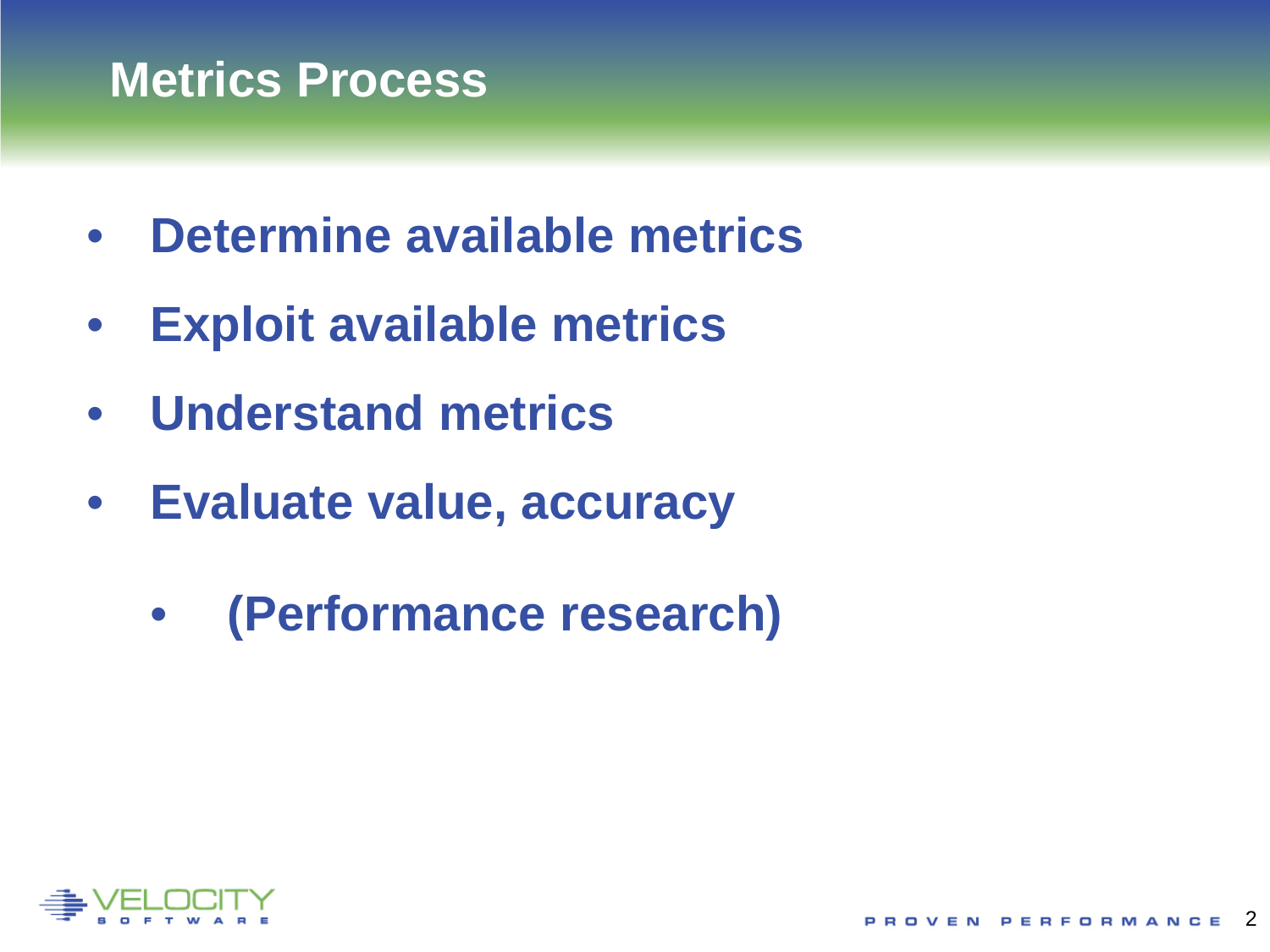# **Topics**

- **Storage opportunities**
- **Performance measurement and tuning**
	- Swapping to VDISK analysis
	- Storage Analysis and Tuning (XIP, CMM)
- **Linux Storage**
- **XIP**
- **CMM**
- **z/VM 6.3 Topics**
- **zVPS 4.2**

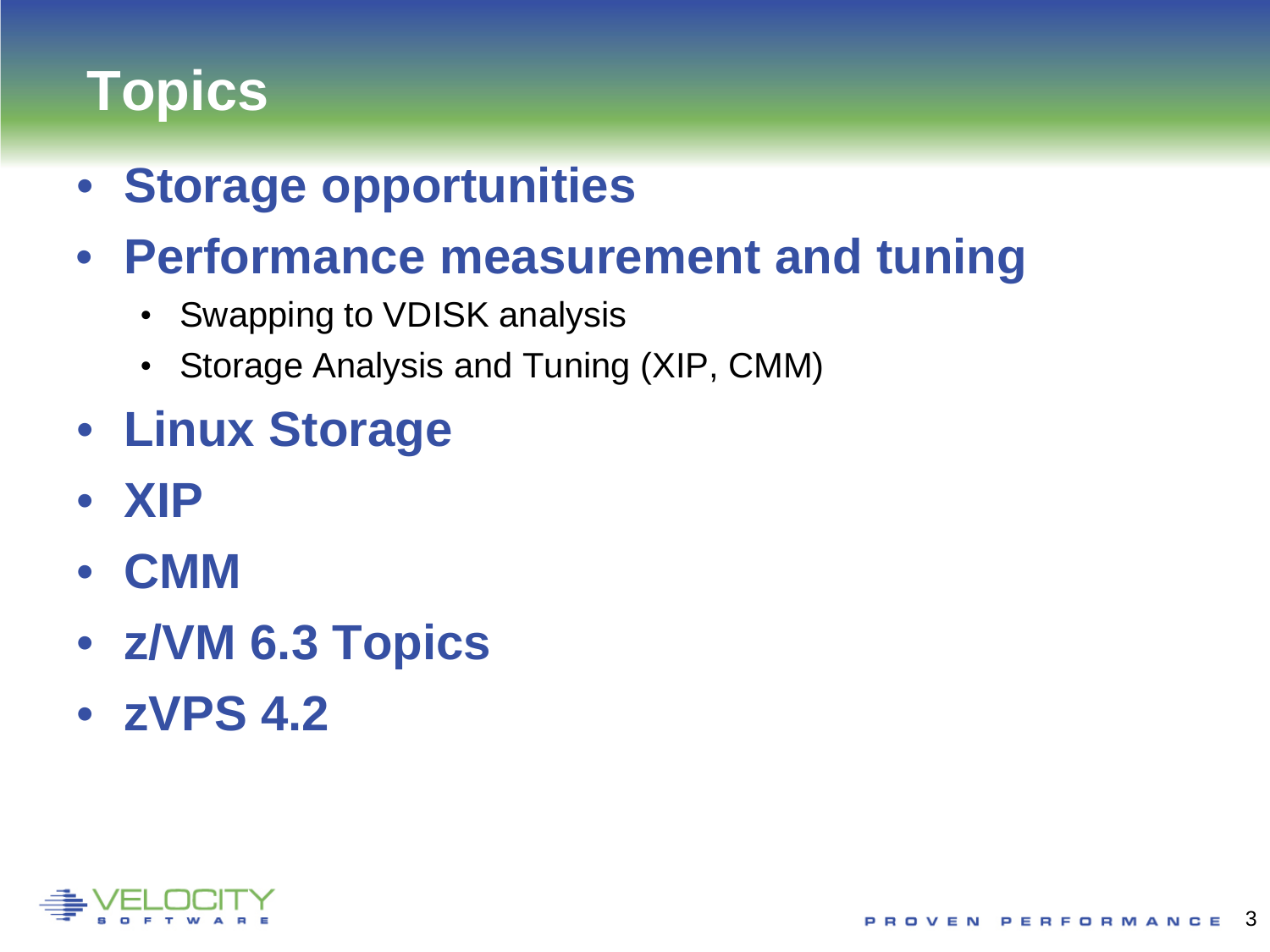# **Linux Storage: Performance**

- **Storage is always an issue.**
	- Other platforms increase storage to fix performance problems
	- "z" objective is to share storage effectively (overcommit)
	- Smaller (virtual) servers run faster
	- Oracle was Virtual Friendly
- **Current research:**
	- CMM
	- **Metrics**
	- **z/VM 6.3 ("virtual friendly" has changed)**

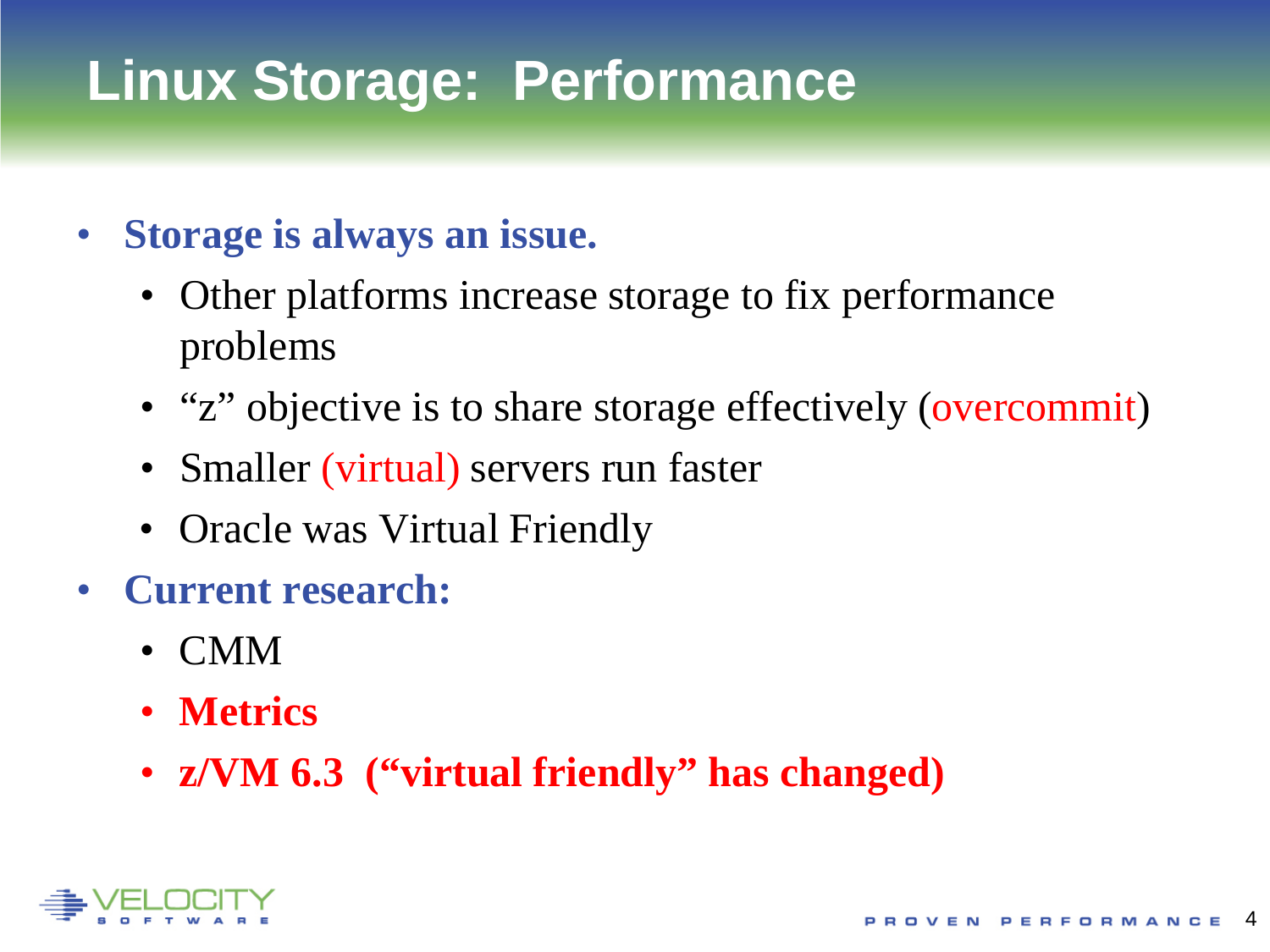# **Linux Storage Tuning Summary**

• **Minimize the virtual machine size Until it starts to swap**

#### • **Use VDISK for swap**

- Allocate 2 vdisks for swap disks
- Prioritize the disks!
- Change any "real" swap disks to VM paging packs
- **Use XIP to reduce storage**
- **Use CMM to temporarily reduce storage and other games**

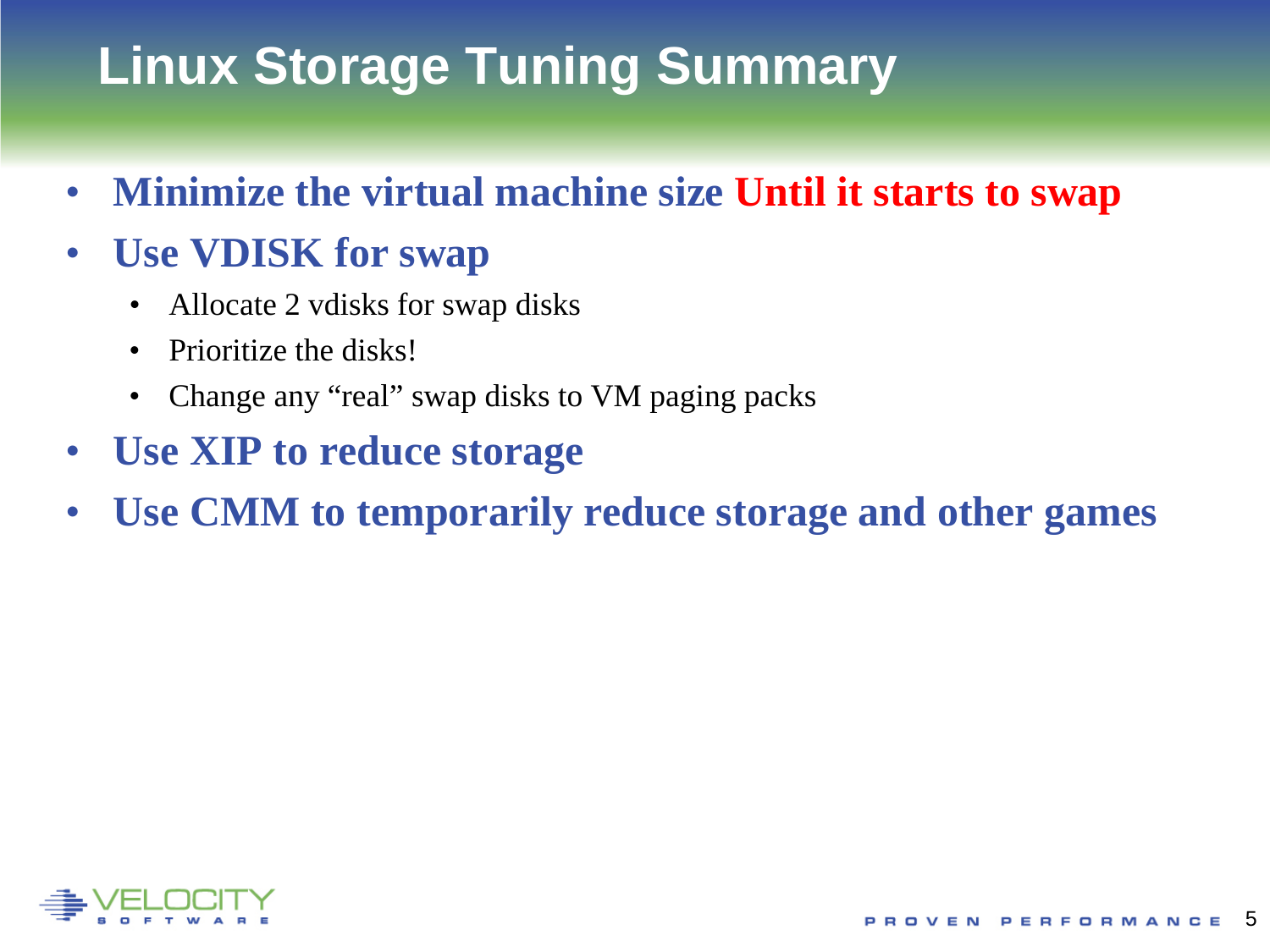# **VMRM, CMMA, CMM1**

## • **VMRM Does not have feed back or Linux data**

- Often crashes Linux servers
- Does not differentiate between Oracle or WAS servers
- Recent experiment: Started database load, VMRM took more storage away from server

## • **CMMA – discontinued**

- Project involving kernel, z/VM, microcode
- No validated positive experience (reported crashes/lpars)
- Driver withdrawn by Novell in SLES11,
	- (replaced by CMMA-lite)

### • **CMM1**

- Very positive results (but can crash a server if used with no feedback)
- Requires intelligence, knowledge and feedback

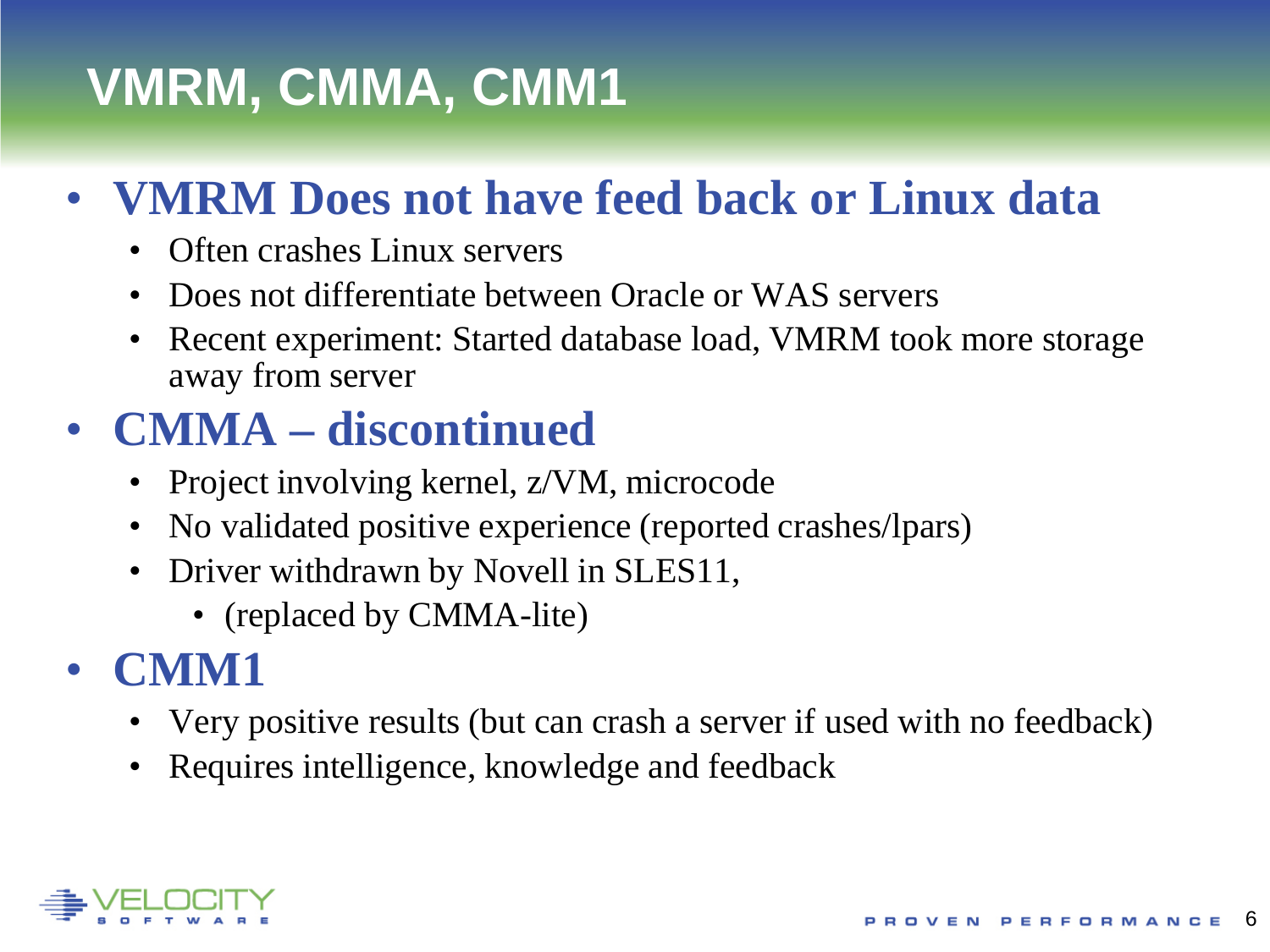# **Tuning Objectives**

## • **Maximize SYSTEM Throughput**

- Storage is always a challenge
- Must trade off Linux storage size and VM System Paging
- (or buy LOTS more storage)

## • **Storage (ram) Opportunities**

- Minimize server size **(CMM)**
- Swap to VDISK
- Shared NSS, DCSS (XIP)

### • **Available Metrics:**

• ucd snmpd – standard with Linux

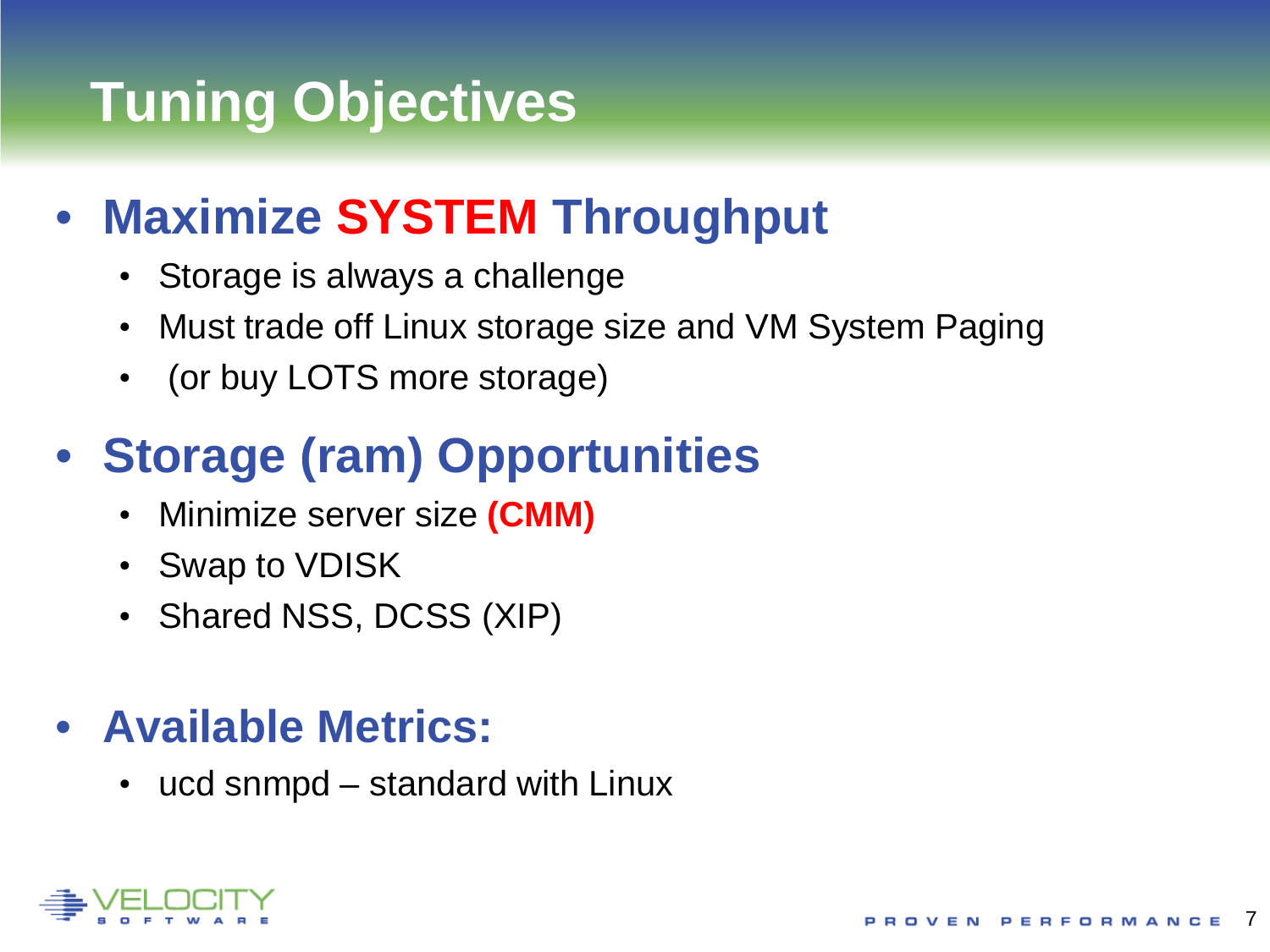# **Tailoring Linux Storage**

|                      | Report: ESAUCD2                  |                         | LINUX UCD Memory Analysis Report |                                                          |                                  |                                        |                    |      |                                        |                                                                                                                               | TEST MAP     |                              |  |  |
|----------------------|----------------------------------|-------------------------|----------------------------------|----------------------------------------------------------|----------------------------------|----------------------------------------|--------------------|------|----------------------------------------|-------------------------------------------------------------------------------------------------------------------------------|--------------|------------------------------|--|--|
| Linux data shows     | Node/<br>Time/                   |                         |                                  |                                                          |                                  |                                        |                    |      |                                        | -----------Storage Sizes (in MegaBytes)-------------><br><--Real Storage--> <-----SWAP Storage----> Total <--Storage in Use-> |              |                              |  |  |
| Real storage         | Date                             | Total                   |                                  | Avail Used Total Avail Used MIN                          |                                  |                                        |                    |      |                                        | Avail Shared Buffer Cache                                                                                                     |              |                              |  |  |
| Swap                 | 20:58:35<br>LNXldap              | 122.4                   |                                  | 4.6 117.8 511.4 501.2                                    |                                  |                                        | 10.2               |      | 15.6 505.8                             | 0                                                                                                                             | 17.1         | 49.6                         |  |  |
| storage              | LNXnfs<br>LNXzero                | 193.1<br>122.8          |                                  | 4.6 188.5 511.4 511.0<br>3.4 119.3 444.2 436.1           |                                  |                                        | 0.4<br>8.1         |      | 15.6 515.6<br>15.6 439.5               | 0<br>0                                                                                                                        | 29.6<br>19.6 | 55.7<br>43.2                 |  |  |
| "cache"              | LNXdna2<br>LNXdna3<br>LNXtux     | 499.6<br>499.6<br>502.2 | 182.9                            | 316.8<br>25.0 474.6 511.4 511.4<br>6.7 495.5 571.1 571.1 | 317.3 317.3                      |                                        | $\Omega$<br>0<br>0 |      | 15.6 500.1<br>15.6 536.4<br>15.6 577.8 | 0<br>0<br>0                                                                                                                   | 108.9 180.8  | 25.7 164.5<br>38.7 315.0     |  |  |
|                      | LNXPRbt0<br>LNXPRbt1             | 499.6<br>499.6          | 22.9<br>27.6                     | 476.7                                                    | 511.4 511.4<br>472.0 511.4 511.4 |                                        | 0<br>$\mathbf 0$   |      | 15.6 534.3<br>15.6 539.0               | 0<br>0                                                                                                                        |              | 94.6 241.5<br>25.2 299.9     |  |  |
| <b>Some Swapping</b> | LNXPRbt2<br>LNXPRci1             | 287.4<br>499.6          | 18.5<br>10.1                     | 268.9                                                    |                                  | 511.4 511.4<br>489.5 511.4 358.6 152.9 | $\overline{0}$     |      | 15.6 529.9<br>15.6 368.7               | 0<br>0                                                                                                                        |              | 30.7 106.3<br>20.6 269.4     |  |  |
| "good"               | LNXPRci2<br>LNXPRot1             | 499.6<br>499.6          | 21.3<br>8.5                      | 478.4                                                    | 491.1 511.4 394.6                | 511.4 449.8                            | 61.7<br>116.8      | 15.6 | 15.6 471.0<br>403.1                    | 0<br>0                                                                                                                        |              | 17.7 164.5<br>39.0 164.5     |  |  |
|                      | LNXPRot3<br>LNXPRot5             | 704.0<br>499.6          | 12.1                             | 691.8<br>4.0 495.6 511.4 451.3                           |                                  | 511.4 511.4                            | 0<br>60.1          |      | 15.6 523.6<br>15.6 455.3               | 0                                                                                                                             |              | 28.9 239.9<br>4.4 426.5      |  |  |
| If not swapping,     | LNXPRic1<br>LNXPRic5             | 499.6<br>248.1          | 31.6<br>5.6                      | 242.5                                                    | 468.0 511.4 462.5<br>511.4 437.8 |                                        | 48.9<br>73.6       |      | 15.6 494.1<br>15.6 443.4               | 0<br>0                                                                                                                        | 20.6         | 184.6<br>2.4 201.0           |  |  |
| reduce vm            | LNXPRic6<br>LNXPRic2             | 248.1<br>499.6          | 5.7                              | 242.4<br>27.6 472.0 511.4 511.4                          | 511.4 467.7                      |                                        | 43.7<br>$\Omega$   |      | 15.6 473.5<br>15.6 539.0               | 0<br>0                                                                                                                        |              | 2.3 194.8<br>38.7 213.9      |  |  |
| size<br>Use CMM to   | LNXPRiv1<br>LNXPRmx1             | 499.6<br>499.6          | 16.0<br>29.7                     | 483.6<br>470.0<br>471.8                                  | 511.4 316.7<br>511.4 511.4       | 511.4 459.2                            | 194.7<br>0<br>52.3 |      | 15.6 332.7<br>15.6 541.1               | 0<br>0                                                                                                                        | 2.8<br>14.6  | 281.7<br>15.3 151.6<br>143.1 |  |  |
| reduce               | LNXPRmx2<br>LNXPRbq1<br>LNXPRsd1 | 499.6<br>499.6<br>499.6 | 27.8<br>11.6<br>23.7             | 488.1<br>475.9                                           | 1023                             | 511.4 453.2<br>1023                    | 58.2<br>$\Omega$   | 15.6 | 15.6 487.0<br>15.6 464.8<br>1047       | 0<br>0<br>0                                                                                                                   | 16.3         | 92.5<br>3.9 411.0            |  |  |
|                      | LNXPRkf1<br>LNXPRot2             | 499.6<br>751.1          | 161.8<br>13.5                    | 337.8<br>737.6                                           |                                  | 511.4 511.4<br>511.4 511.4             | 0<br>$\Omega$      |      | 15.6 673.2<br>15.6 524.9               | 0<br>0                                                                                                                        |              | 22.7 178.9<br>47.3 235.8     |  |  |
|                      | LNXPRa8                          | 502.3                   |                                  | 21.5 480.8 507.7 507.7                                   |                                  |                                        | $\Omega$           |      | 15.6 529.2                             | <sup>0</sup>                                                                                                                  |              | 18.9 292.3                   |  |  |

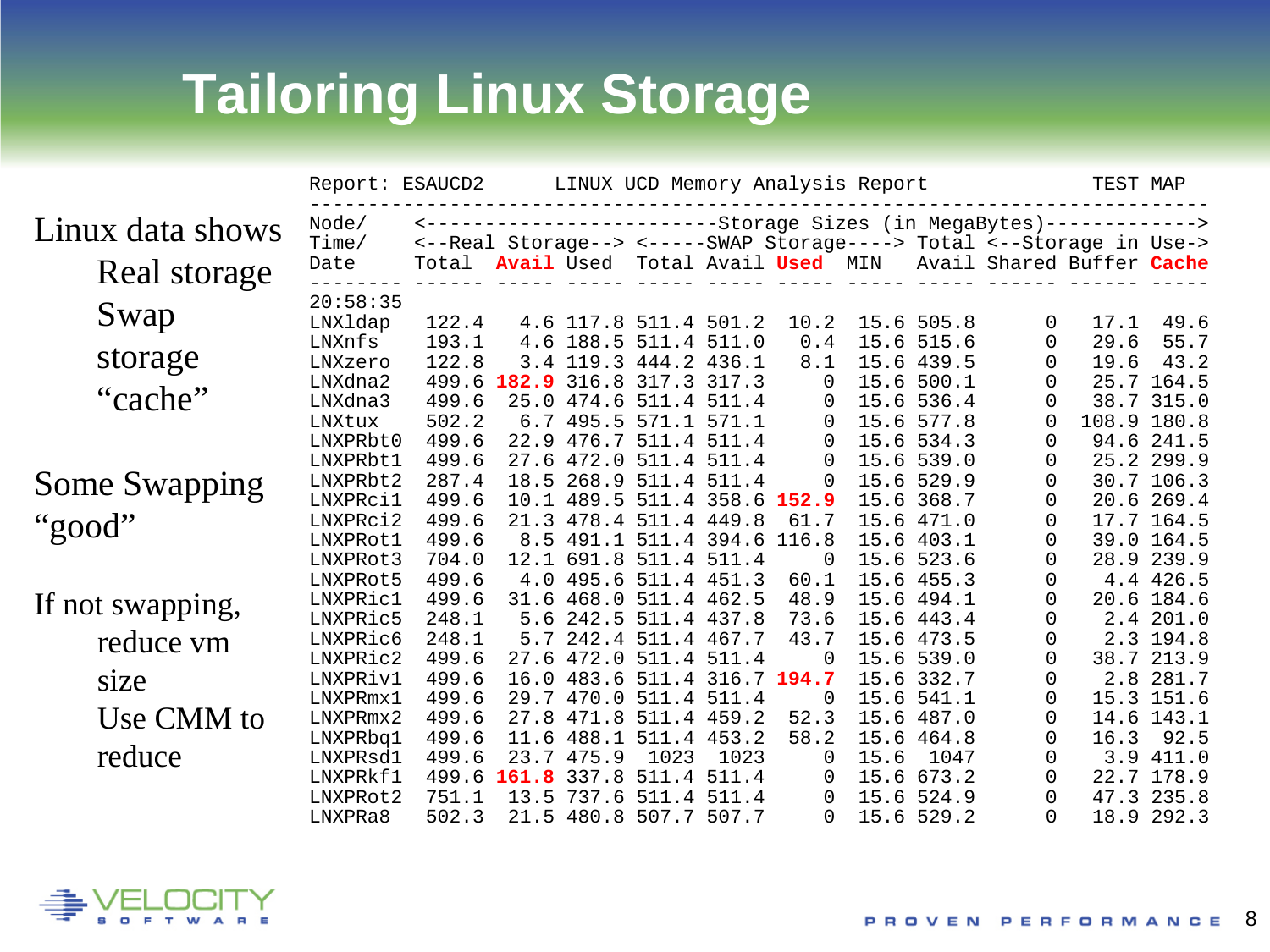# **Tailoring Linux Storage**

#### Node Groups -Group by ESX

Report: ESAUCD2 LINUX UCD Memory Analysis Report Velocity Software Corporate Monitor initialized: 06/20/13 at 00:00:00 on 2096 serial 44B42 First record ----------------------------------------------------------------------------------- Node/ <-------------------------Storage Sizes (in MegaBytes)-------------------> Time/ **<--Real Storage-->** <-----**SWAP Storage-**---> Total <----Storage in Use-----> Total Avail Used Total Avail Used MIN Avail **CMM Buffer Cache Ovrhd --**------ ----- ----- ----- ----- ----- ----- ----- ------ ------ ----- ----- ------ 00:15:00 \*\*\***Node Groups**\*\*\*<br>REDHAT 3477.6 104.4 REDHAT 3477.6 104.4 3373 14609 13490 1119 93.7 13595 0 644.8 1272 1456 SUSE 11098 873.8 10224 25733 24337 1395 193.7 25211 0 1867.6 4367 3989 **SOLARIS** 2535.1 215.6 2320 1792 888.4 903.6 31.2 720.3 0<br> **VMWARE** 1985.9 135.8 1850 5636 5454 182.7 46.9 5589 0 **VMWARE** 1985.9 135.8 1850 5636 5454 182.7 46.9 5589 0 448.7 779.2 622.1 1250 883.4 366.4 187.5 \*\*\* **Nodes** \*\*\*\*\*\*\*<br>redhat01 496.9 12.5 484.3 redhat01 496.9 12.5 484.3 1024 1024 0.1 15.6 1036 0 56.4 338.1 89.8 redhat5 499.2 17.5 481.7 4095 3561 533.2 15.6 3579 0 63.8 24.9 393.0 redhat5x 497.1 18.2 478.9 4095 3874 220.5 15.6 3892 0 96.9 55.7 326.3 linux93 1011.4 21.5 989.9 1914 1336 578.2 15.6 1357 0 61.2 91.4 837.3 redhat56 497.0 17.4 479.7 1176 820.1 355.9 15.6 837.5 0 71.3 40.7 367.6<br>linux64 2013.1 15.8 1997 0 0 0 15.6 15.8 0 71.4 1819 107.0 linux64 2013.1 15.8 1997 0 0 0 15.6 15.8 0 71.4 1819 107.0 rhel55v 498.5 22.5 476.1 2047 2047 0.1 15.6 2070 0 133.0 139.3 203.8 7047 2047 0 15.6 2130 0 194.7 536.2 182.7<br>256.0 256.0 0 15.6 722.7 0 145.0 249.8 135.0 roblx2 996.5 466.8 529.8 256.0 256.0 0 15.6 722.7 0 145.0 249.8 135.0 solarisa 1535.6 166.1 1369 768.0 768.0 0 15.6 700.2 0 0 0 1369 1024 120.4 903.6



9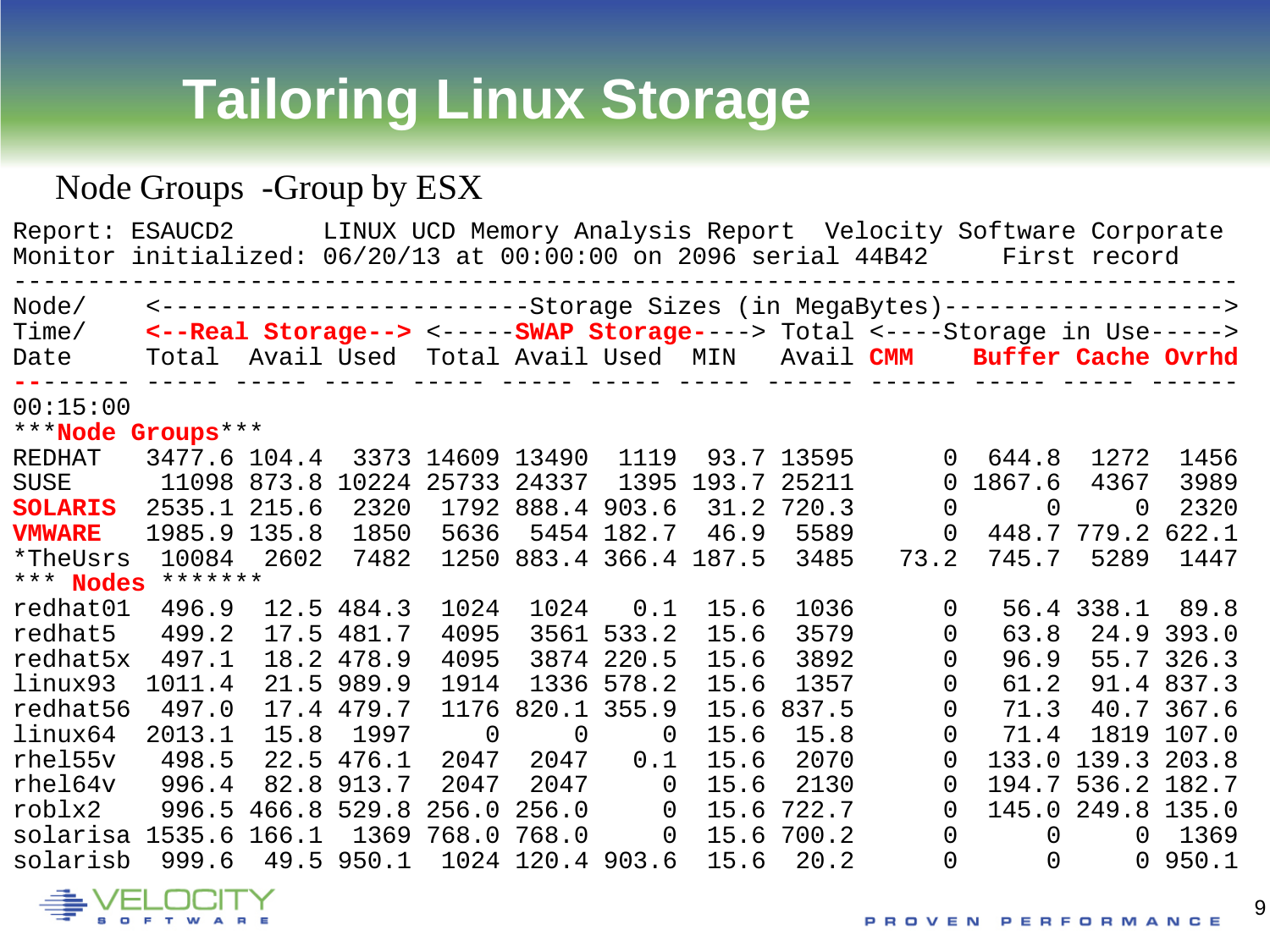# **Linux Storage**

#### • **Linux**

- Kernel Fixed at boot, includes Page management structures **(not reported)**
- Available small
- Buffer write buffer, small
- Cache includes programs, Oracle SGA, data
- Overhead / anonymous page tables, working storage

### • **Linux Swap**

- Disk
- Virtual disk

### • **Opportunities**

- XIP/DCSS
- NSS
- Collaborative Memory Management (CMM 1)

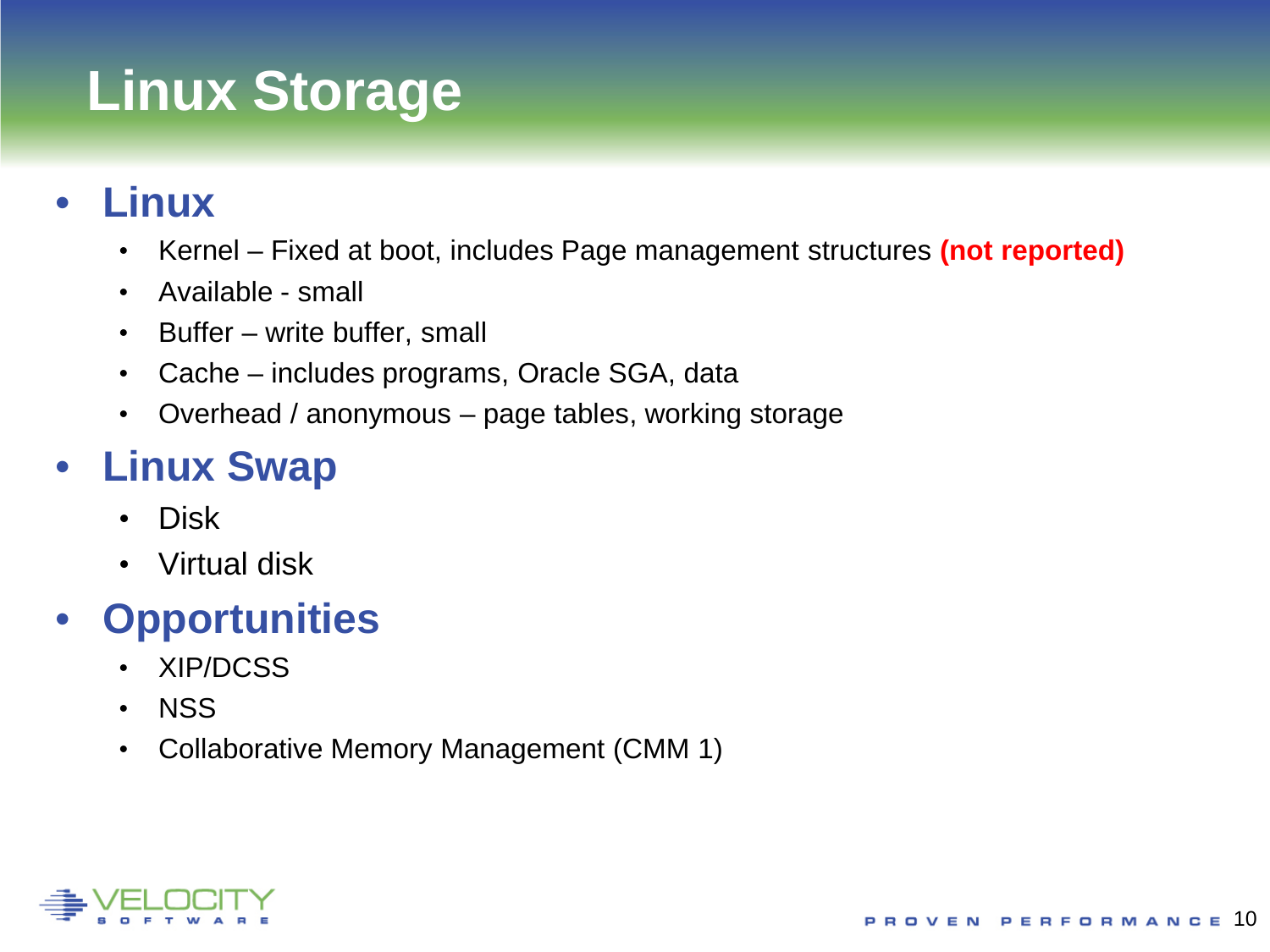# **Linux Storage**

#### Following picture shows available storage as oracle starts



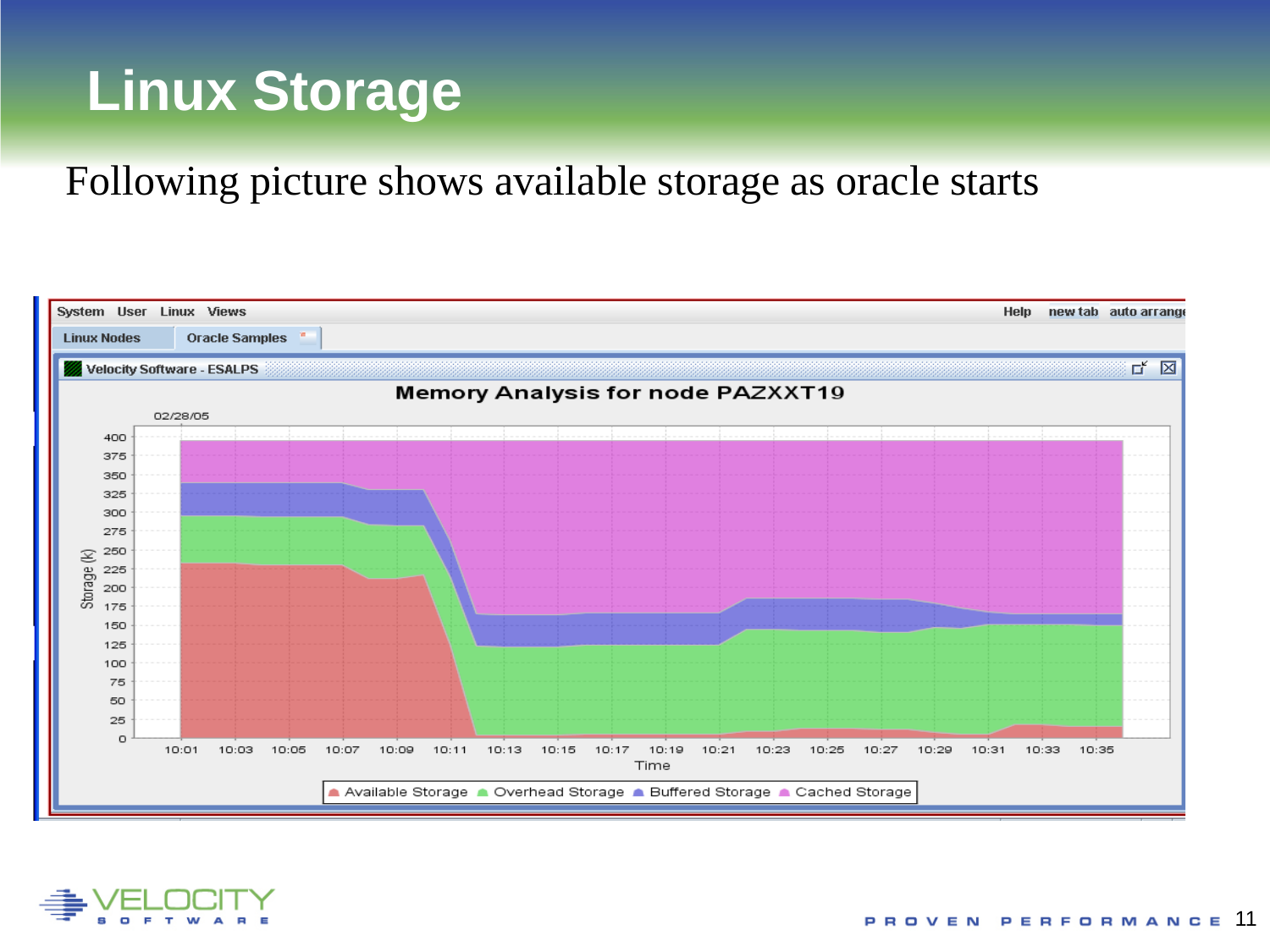# **Understanding Linux Storage**

#### • **Linux Storage management effective**

- Programs loaded once, read/only
- Modified pages become owned by process
- Shared storage (overlap) difficult to analyze
- For oracle processes, difficult to know how much storage is shared

|          |           |              |              | Report: ESALNXC LINUX Process Configuration Report                       |      |            |                |                                     |  |
|----------|-----------|--------------|--------------|--------------------------------------------------------------------------|------|------------|----------------|-------------------------------------|--|
|          |           |              |              | Node/ <-Process Ident-> <-----Process---> <storage(k)> Proc</storage(k)> |      |            |                |                                     |  |
| Name     | <b>ID</b> |              | PPID         | GRP Path parms Size RSS                                                  |      |            | TYPE           |                                     |  |
|          |           |              |              |                                                                          |      |            |                |                                     |  |
| PAZXXT19 |           |              |              |                                                                          |      |            |                |                                     |  |
| init     |           | $\mathbf{1}$ | $\mathbf{0}$ | $0$ init $[3]$ "                                                         | 696  | 288        | $\overline{4}$ |                                     |  |
| snmpd    |           | 2574         | $\mathbf{1}$ | $2573$ snmpd $-a$                                                        | 9788 | 5652       | 4              |                                     |  |
| nscd     |           | 2867         | $\mathbf{1}$ | $2867$ /usr/sbi "                                                        |      | 42928 916  | 4              |                                     |  |
| oracle   |           | 9729         | $\mathbf{1}$ | 9729 ora dbw0 "                                                          |      | 284K 28364 | 4              |                                     |  |
| oracle   |           | 9731         | $\mathbf{1}$ | 9731 ora_lgwr "                                                          |      | 296K 7112  | 4              |                                     |  |
| oracle   |           | 9755         |              | 1 9755 ora j000 "                                                        |      | 283K 55964 |                | $4$ - $\rightarrow$ largest process |  |
| oracle   |           | 9761         |              | 1 9761 ora j003 "                                                        |      | 282K 17880 | 4              |                                     |  |
| oracle   |           | 13956        |              | 1 13956 oracleor (DESCRIP                                                |      | 282K 22004 | 4              |                                     |  |
| oracle   |           | 13960        |              | 1 13960 oracle "                                                         |      | 282K 22072 | 4              |                                     |  |

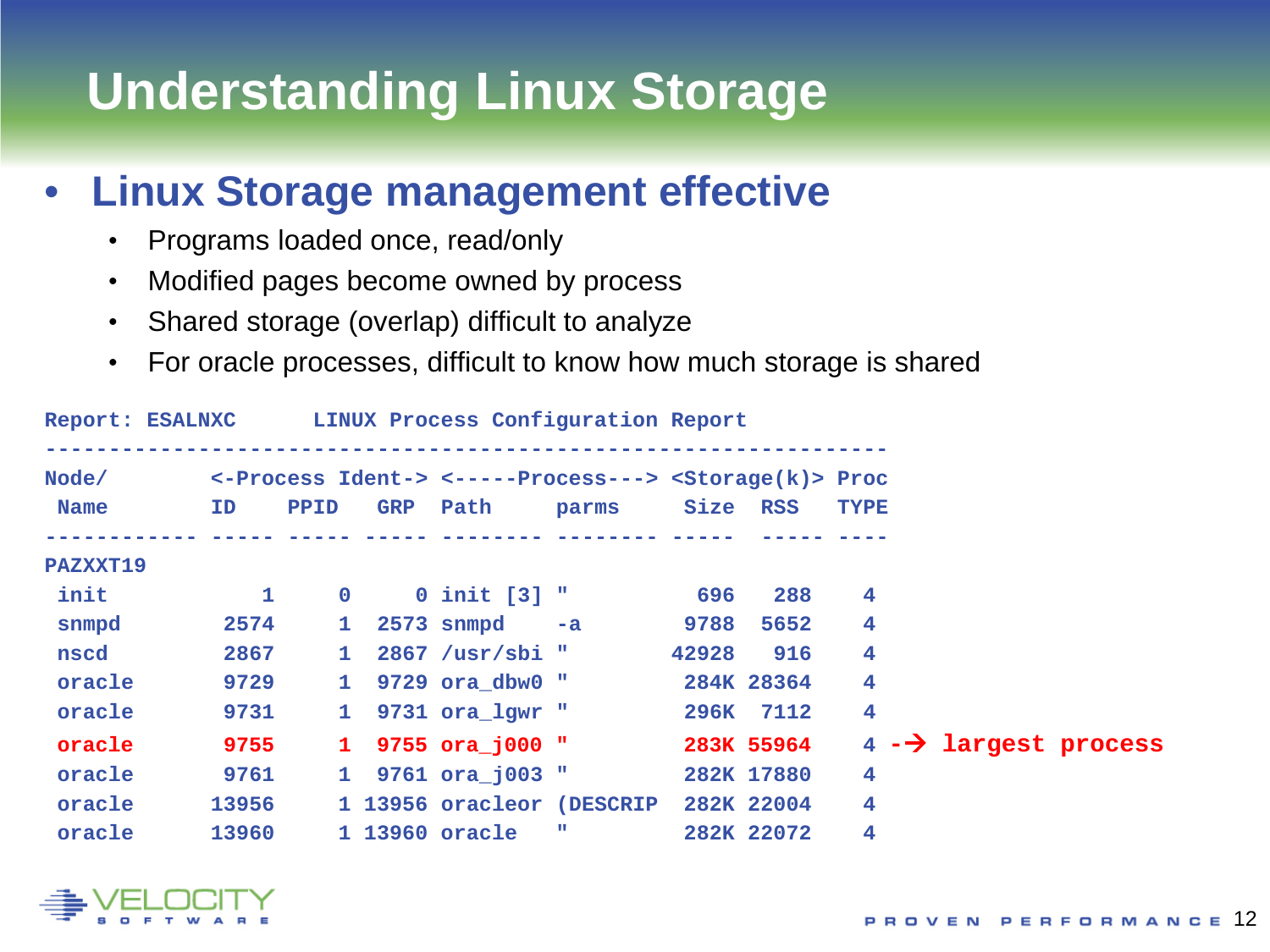# **XIP in DCSS**

# • **Costs (Two xip experiments had higher costs)**

- Addressability Page management structures
	- Use "mem=" to increase addressability
- DCSS Storage
	- Evaluate resident storage

### • **Benefits**

- Reduced Linux Storage
- Impacts the "page cache" requirement
- **Some measurements showed costs can outweigh benefits!** 
	- Increase in kernel size, VM working set size
	- Increase in overhead

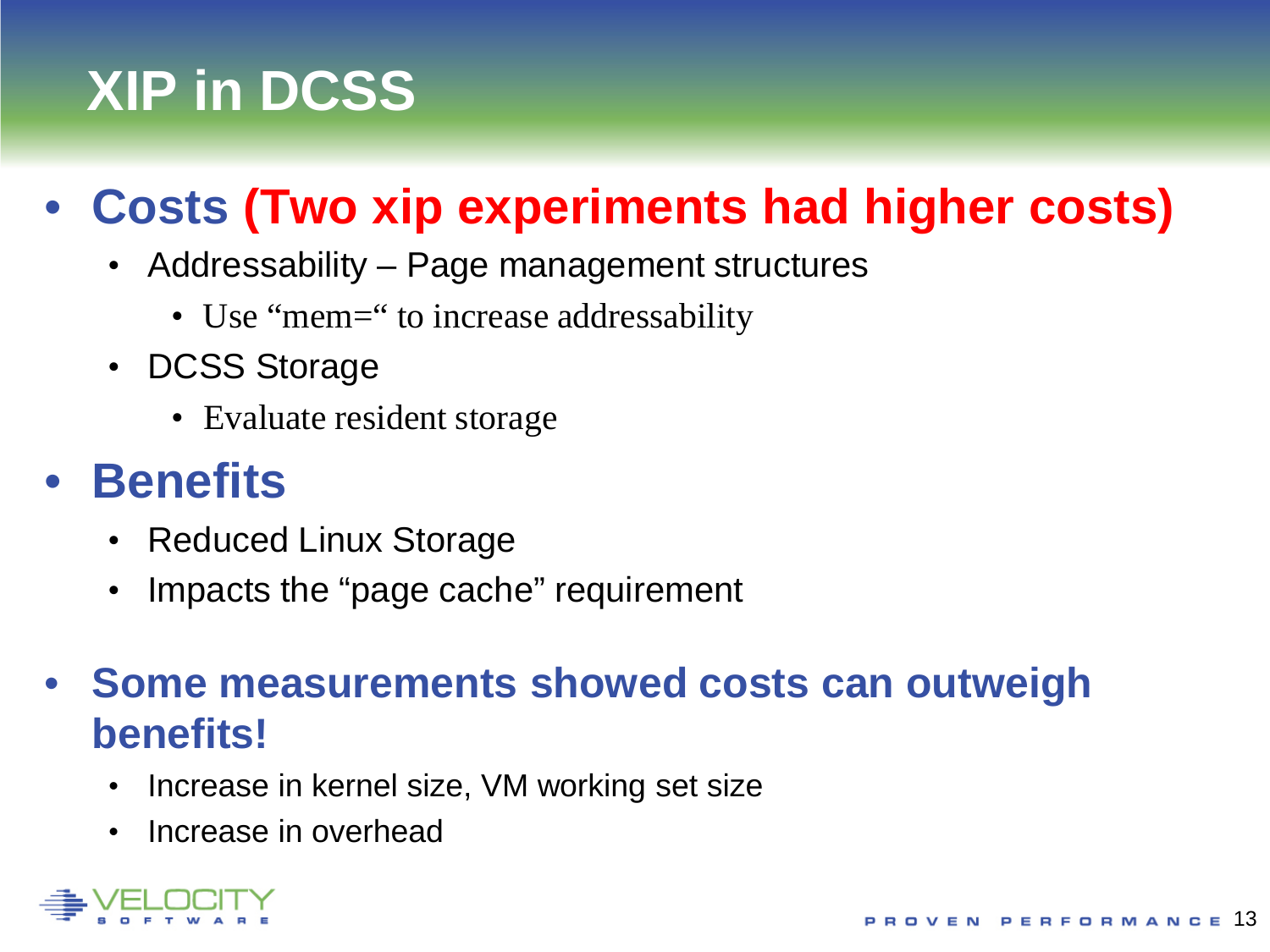# **Testing Linux Storage "mem="**

### • **Measure Linux overhead (SLES9/2.6 Kernel)**

- Assumption is DCSS in high storage somewhere
- Kernel size (page structure tables)
- Linux reported "total storage" excludes kernel
- **SUSELNX1 (256mb, 31-bit)**
	- mem=1gb
- **SUSELNX2 (256mb, 31-bit)**
	- mem=256mb

| Report: ESAUCD2        |             | LINUX EXAMPLE |             |                                                                                                                                        | Linux Test    |
|------------------------|-------------|---------------|-------------|----------------------------------------------------------------------------------------------------------------------------------------|---------------|
| Node/<br>Time/<br>Date |             |               |             | <----------------------- Mega Bytes ----------><br><--Real Storage--> . <----Storage in Use-<br>Total Avail Used . Shared Buffer Cache |               |
|                        |             |               |             |                                                                                                                                        |               |
| 10:26:00               |             |               |             |                                                                                                                                        |               |
| <b>SUSELNX1</b>        | 239.3 175.8 | $63.5$ .      | $\mathbf 0$ |                                                                                                                                        | 18.6 26.1     |
| SUSELNX2 247.3 182.8   |             | $64.5$ .      | $\Omega$    |                                                                                                                                        | $18.5$ $26.2$ |

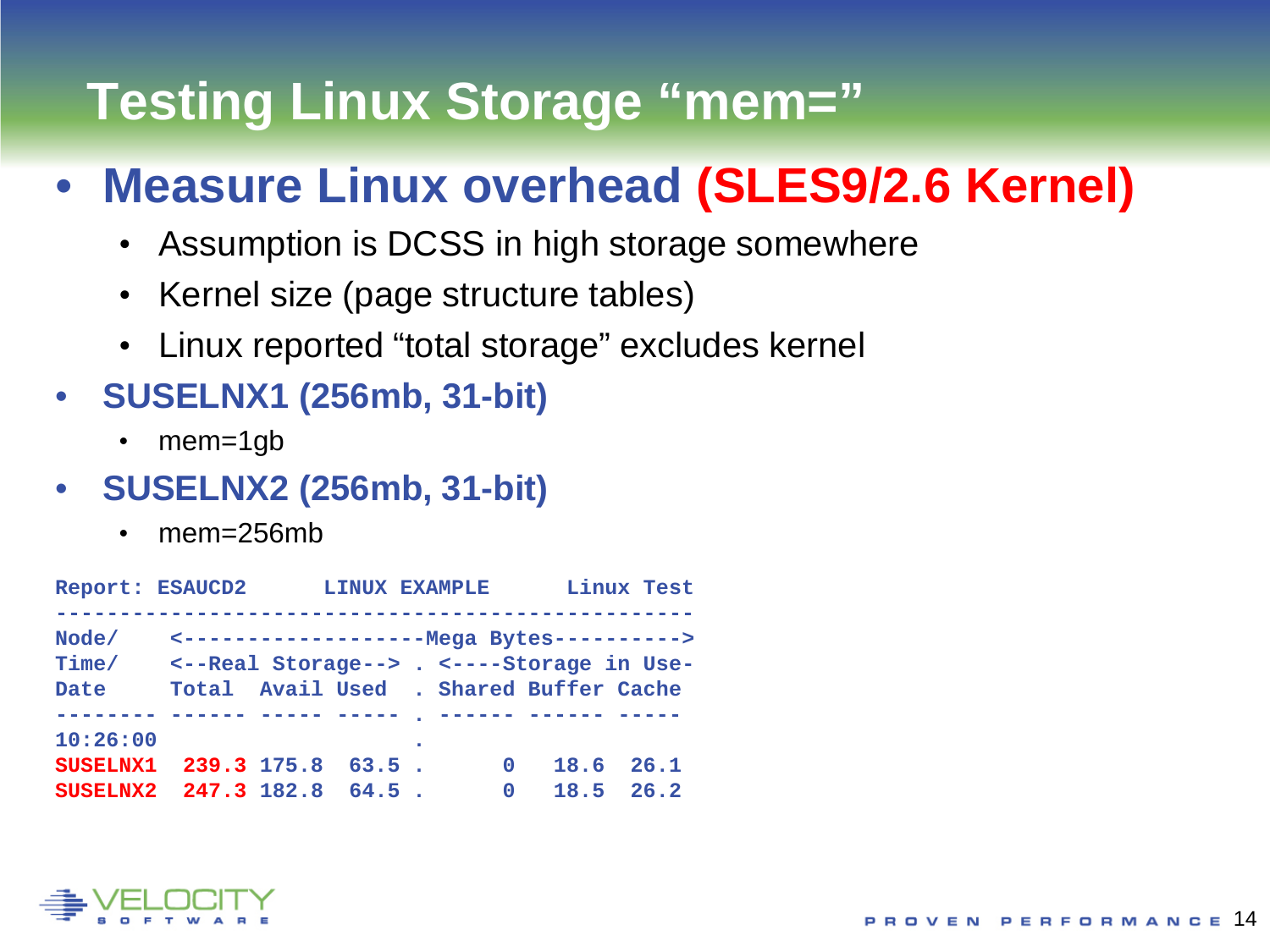## **Testing VM's working set "mem=256M"**

#### • **Force storage contention,**

• only referenced pages resident (low point 1150 pages)

| Report: ESAUSR2 User Resource Linux Test                                               |  |  |                                                                                              |                       |     |                |                                                                                                |
|----------------------------------------------------------------------------------------|--|--|----------------------------------------------------------------------------------------------|-----------------------|-----|----------------|------------------------------------------------------------------------------------------------|
|                                                                                        |  |  | $\leftarrow$ ---CPU time--> $\leftarrow$ -Pages--> $\leftarrow$ ------Paging (pages)-------> |                       |     |                |                                                                                                |
| UserID <(seconds)> T:V <resident> &lt;---Allocated---&gt; &lt;---I/0---&gt;</resident> |  |  |                                                                                              |                       |     |                |                                                                                                |
| /Class Total Virt Rat Totl Activ Total ExStq Disk Read Write                           |  |  |                                                                                              |                       |     |                |                                                                                                |
| 14:47:00                                                                               |  |  |                                                                                              |                       |     |                |                                                                                                |
| <b>SUSELNX1</b>                                                                        |  |  |                                                                                              |                       |     |                | 2.48 2.03 1.2 16K 16222 0 0 0 0 0 == $\rightarrow$ All storage resident                        |
| 14:48:00                                                                               |  |  |                                                                                              |                       |     |                |                                                                                                |
| <b>SUSELNX1</b>                                                                        |  |  | 2.47 2.03 1.2 16K 16222 0                                                                    | $0 \qquad 0 \qquad 0$ |     | $\overline{0}$ |                                                                                                |
| 14:49:00                                                                               |  |  |                                                                                              |                       |     |                |                                                                                                |
| <b>SUSELNX1</b>                                                                        |  |  |                                                                                              |                       |     |                | 3.05 2.28 1.3 5584 5584 11037 907 10130 1021 10145 == $\rightarrow$ contention starts          |
| 14:50:00                                                                               |  |  |                                                                                              |                       |     |                |                                                                                                |
| <b>SUSELNX1</b>                                                                        |  |  |                                                                                              |                       |     |                | 4.98 4.15 1.2 1879 1879 14937 21 14916 2916 5033 == $\rightarrow$ Page stealing                |
| 14:51:00                                                                               |  |  |                                                                                              |                       |     |                |                                                                                                |
| <b>SUSELNX1</b>                                                                        |  |  | 2.68 1.92 1.4 1189 1189 15658                                                                | 197 15461 2974 2028   |     |                |                                                                                                |
| 14:52:00                                                                               |  |  |                                                                                              |                       |     |                |                                                                                                |
| <b>SUSELNX1</b>                                                                        |  |  | 5.63 5.01 1.1 1196 1196 15754                                                                | 366 15388 3082 2271   |     |                |                                                                                                |
| 14:53:00                                                                               |  |  |                                                                                              |                       |     |                |                                                                                                |
| <b>SUSELNX1</b>                                                                        |  |  |                                                                                              |                       |     |                | 3.89 3.13 1.2 1160 1160 15819 410 15409 2431 1907 ===> Minimum storage requirement (SNMP ONLY) |
| 14:54:00                                                                               |  |  |                                                                                              |                       |     |                |                                                                                                |
| <b>SUSELNX1</b>                                                                        |  |  | 3.33 2.63 1.3 1461 1461 15498                                                                |                       |     |                | 195 15303 143 52 === $\rightarrow$ init, kblockd, pdflush                                      |
| 14:55:00                                                                               |  |  |                                                                                              |                       |     |                |                                                                                                |
| <b>SUSELNX1</b>                                                                        |  |  | 3.33 2.67 1.2 1331 1331 15630                                                                |                       |     |                | 362 15268 37 0 == $\rightarrow$ storage starts to drop                                         |
| 14:56:00                                                                               |  |  |                                                                                              |                       |     |                |                                                                                                |
| <b>SUSELNX1</b>                                                                        |  |  | 3.70 2.94 1.3 3910 3910 15405                                                                |                       |     |                | 144 15261 2361 0 == $\rightarrow$ Start "top" - cost 10MB                                      |
| 14:57:00                                                                               |  |  |                                                                                              |                       |     |                |                                                                                                |
| <b>SUSELNX1</b>                                                                        |  |  | 5.04 4.40 1.1 4135 4135 15056                                                                | 136 14920             | 217 | $\mathbf{0}$   |                                                                                                |

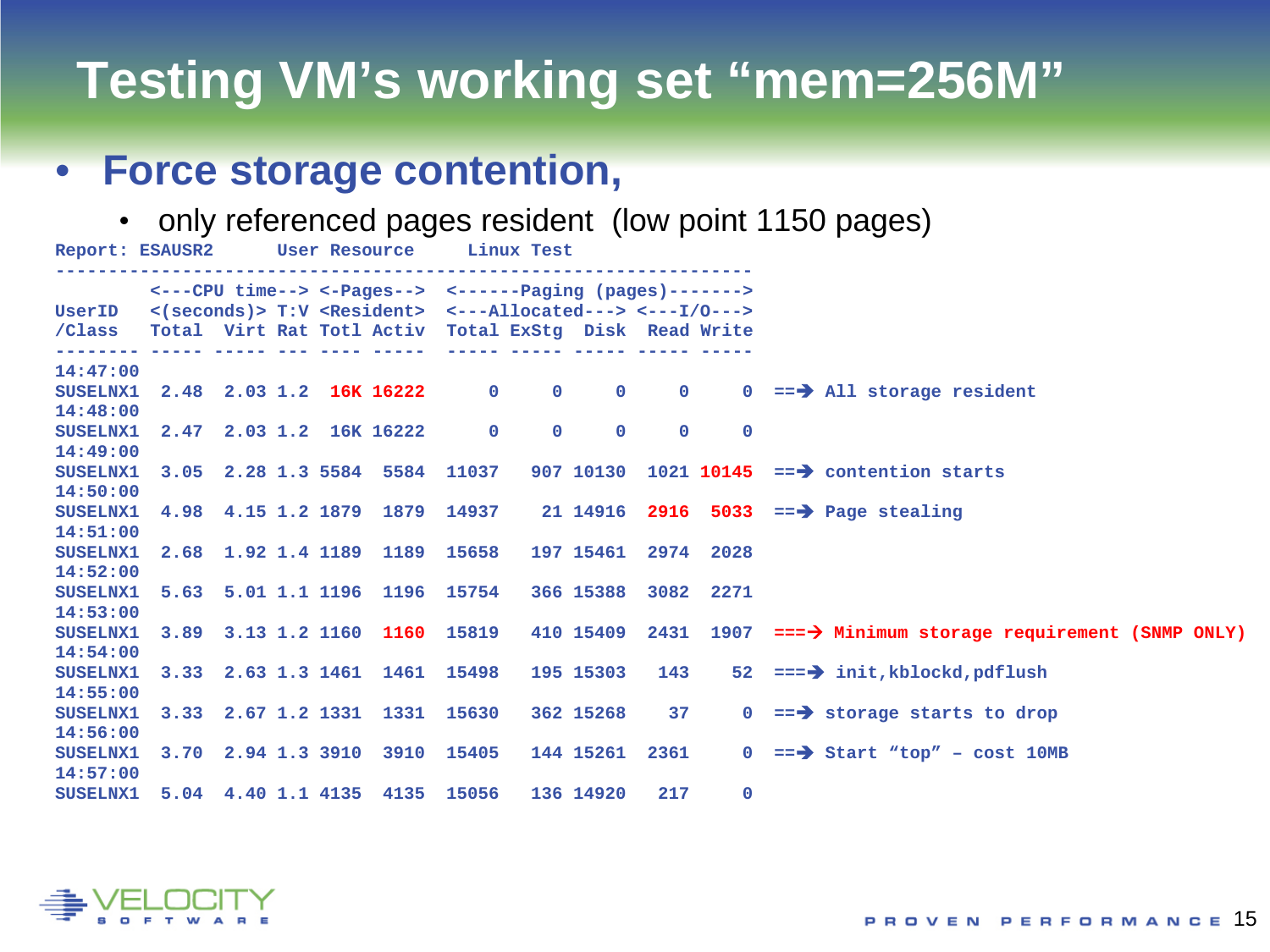## **Testing VM's working set "mem=256M"**

### **Process activity during measurement**

| Report: ESALNXP LINUX HOST Process Statistics Report                                                                                 |      |                |                                    |                     |     |                         |               |                                     |                                                 |                                              |             |                                                                 |  |  |
|--------------------------------------------------------------------------------------------------------------------------------------|------|----------------|------------------------------------|---------------------|-----|-------------------------|---------------|-------------------------------------|-------------------------------------------------|----------------------------------------------|-------------|-----------------------------------------------------------------|--|--|
| node/ <- Process Ident-> <-----CPU Percents---------> < Stg (k)>                                                                     |      |                |                                    |                     |     |                         |               |                                     |                                                 |                                              |             |                                                                 |  |  |
| Name ID PPID GRP Tot sys user syst usrt nice Size RSS<br><u> adalalala dalah dalah dalah bata dala dala dala dala dala dala dala</u> |      |                |                                    |                     |     |                         |               |                                     |                                                 |                                              |             |                                                                 |  |  |
| 14:54:00                                                                                                                             |      |                |                                    |                     |     |                         |               |                                     |                                                 |                                              |             |                                                                 |  |  |
| SUSELNX1 0                                                                                                                           |      |                |                                    | 0 10.0 8.1 1.8 0 0  |     |                         |               |                                     |                                                 | 0 135K 53K                                   |             |                                                                 |  |  |
| init 1                                                                                                                               |      |                | $\mathbf{0}$                       |                     |     |                         |               |                                     |                                                 |                                              |             | 0 0.5 0.4 0.0 0 0 0 0 628 100 == $\rightarrow$ kernal processes |  |  |
| kblockd/ 6                                                                                                                           |      | 4 <sup>1</sup> |                                    | $0 \t0.1 \t0.1 \t0$ |     |                         |               |                                     | $\begin{matrix} 0 & 0 & 0 & 0 & 0 \end{matrix}$ |                                              |             |                                                                 |  |  |
| pdflush                                                                                                                              | 1509 |                | $4 \qquad \qquad$                  | $0 \quad 0.4$       |     | $0.4$ 0                 | $\mathbf{0}$  | $\Omega$                            |                                                 | $0\qquad 0\qquad 0$                          |             |                                                                 |  |  |
| snmpd 1817 1 1816 4.0 3.0 1.0 0 0 0 7060 4016                                                                                        |      |                |                                    |                     |     |                         |               |                                     |                                                 |                                              |             |                                                                 |  |  |
| slpd 1832 1                                                                                                                          |      |                |                                    | 1832 0.2 0.2 0.0    |     |                         |               | $\bullet$ $\bullet$<br>$\mathbf{0}$ |                                                 | 0 3588 1244                                  |             |                                                                 |  |  |
| 14:55:00                                                                                                                             |      |                |                                    |                     |     |                         |               |                                     |                                                 |                                              |             |                                                                 |  |  |
| SUSELNX1 0 0 0 6.3 4.0 2.3 0 0 0 135K 53K == $\rightarrow$ storage requirements drop                                                 |      |                |                                    |                     |     |                         |               |                                     |                                                 |                                              |             |                                                                 |  |  |
| snmpd 1817                                                                                                                           |      |                | 1 1816 2.6 1.6 1.0 0 0 0 7060 4016 |                     |     |                         |               |                                     |                                                 |                                              |             |                                                                 |  |  |
| 14:56:00                                                                                                                             |      |                |                                    |                     |     |                         |               |                                     |                                                 |                                              |             |                                                                 |  |  |
| SUSELNX1 0 0 0 9.7 6.2 3.5 0 0 0 135K 53K                                                                                            |      |                |                                    |                     |     |                         |               |                                     |                                                 |                                              |             |                                                                 |  |  |
| $s nmpd$ 1817                                                                                                                        |      |                | 1 1816 3.8 2.4 1.4 0 0 0 7060 4016 |                     |     |                         |               |                                     |                                                 |                                              |             |                                                                 |  |  |
|                                                                                                                                      |      |                |                                    |                     |     |                         |               |                                     |                                                 |                                              |             |                                                                 |  |  |
| ----------------<br>14:57:00                                                                                                         |      |                |                                    |                     |     |                         |               |                                     |                                                 |                                              |             |                                                                 |  |  |
| SUSELNX1 0                                                                                                                           |      |                | $0 \t 0 \t 13.3 \t 8.8 \t 4.5$     |                     |     |                         |               | $\overline{0}$<br>$\mathbf{0}$      |                                                 | 0 137K 54K                                   |             |                                                                 |  |  |
| kjournal 277 1                                                                                                                       |      |                |                                    | $1 \t 0.2 \t 0.2$   |     | $\overline{\mathbf{0}}$ | $\mathbf{0}$  | $\mathbf{0}$                        |                                                 | $\begin{array}{ccc} & & 0 & & 0 \end{array}$ |             |                                                                 |  |  |
| $s nmpd$ 1817                                                                                                                        |      | $\mathbf{1}$   |                                    | 1816 2.4            | 1.7 |                         | $0.8\qquad$ 0 | $\mathbf{0}$                        |                                                 | 0 7060 4016                                  |             |                                                                 |  |  |
| sshd                                                                                                                                 | 2073 | 1868           | 2073                               | 0.6                 | 0.4 | 0.2                     | $\mathbf{0}$  | $\Omega$                            |                                                 | 0 8392 2580                                  |             |                                                                 |  |  |
| bash 2076                                                                                                                            |      | 2073           | 2076                               | 0.6                 | 0.5 | 0.1                     |               | $\mathbf{0}$                        | $0 \t 0 \t 3204 \t 1952$                        |                                              |             |                                                                 |  |  |
| topen                                                                                                                                | 2095 | 2076           | 2095                               | 2.0                 |     | $1.1 \t0.9$             | $\Omega$      | $\Omega$                            |                                                 |                                              | 0 2132 1100 | $==$ top starts                                                 |  |  |

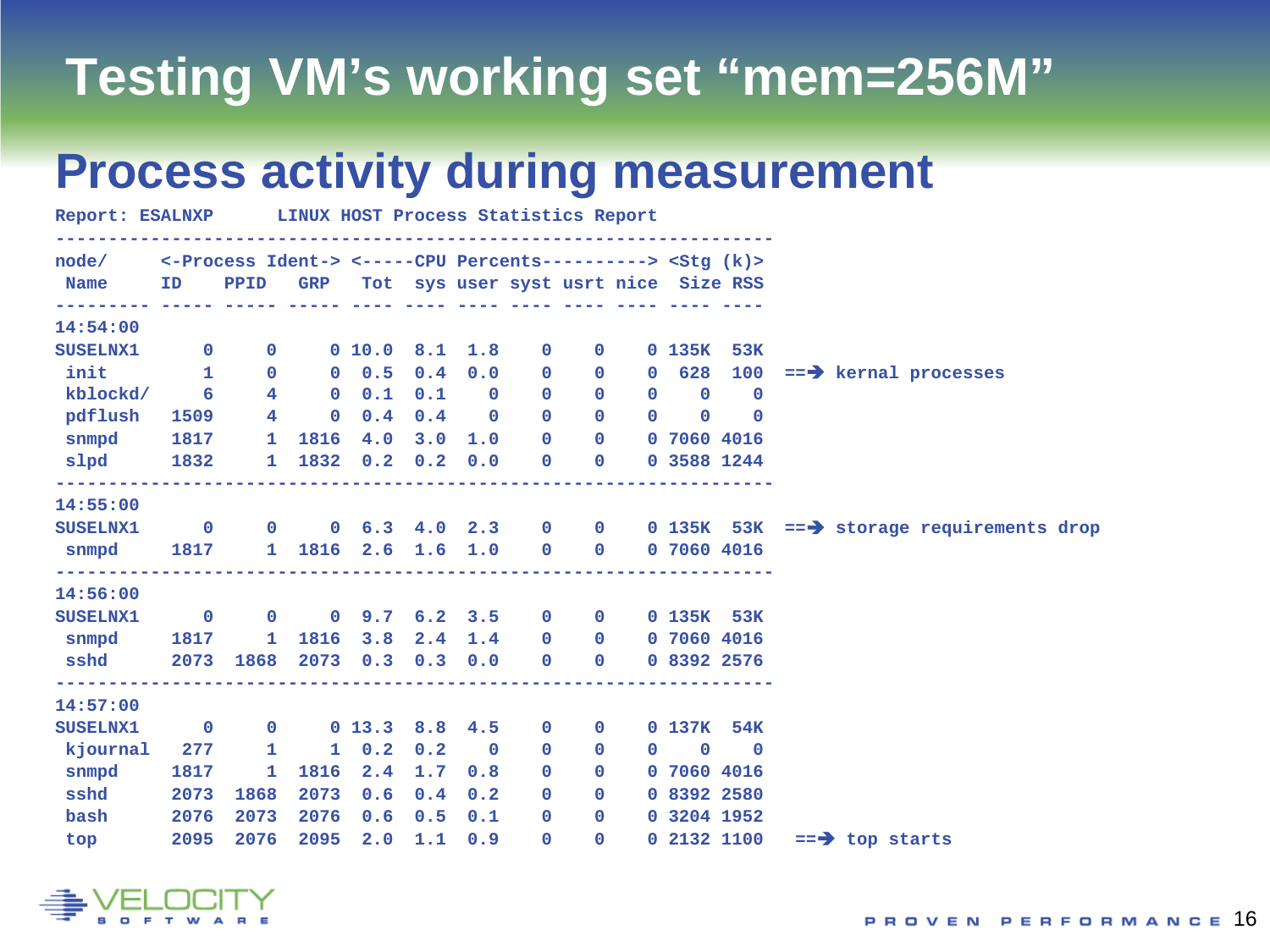# **Testing "mem=" impact on VM pages**

### **Increasing "mem=" from 256M to 1024M**

- Increased kernal storage 8mb
- Increased VM working set 2000 pages (8mb)
- **NOTE, 64-bit Linux has DOUBLE COST**

### **If using XIP in DCSS**

- Location of DCSS can create hidden cost
- If dcss is 1000M to 1024M instead of at 256M,
	- Added cost is 16mb REAL storage for 64-bit Linux
- If savings from DCSS is 8mb, then no savings using xip
- Page table requirement eliminated in 2.6.26 kernel

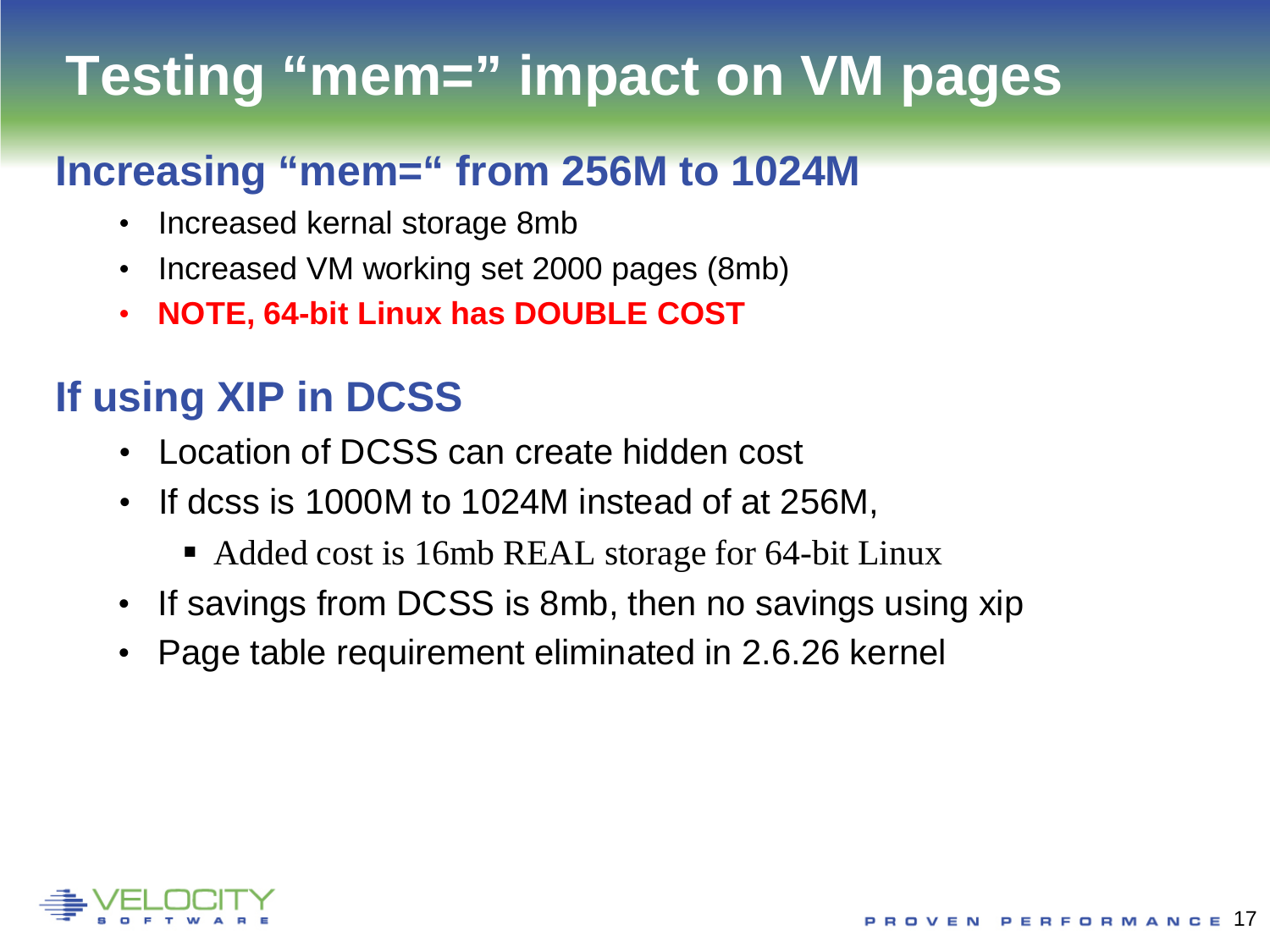## **Implementing XIP**

#### **Choose processes for DCSS/XIP**

| Report: ESALNXC                                                                                                                                                                                                         |                                                                                                                                                                     |                                                                                                                                                                                                                                                      |                                                                                                                           | <b>LINUX Process Conf Report</b>                                                                                                                                                                                                  |                                                                                                                                                                                             |                                                                                                                                                                                          |               |                                                                                            |
|-------------------------------------------------------------------------------------------------------------------------------------------------------------------------------------------------------------------------|---------------------------------------------------------------------------------------------------------------------------------------------------------------------|------------------------------------------------------------------------------------------------------------------------------------------------------------------------------------------------------------------------------------------------------|---------------------------------------------------------------------------------------------------------------------------|-----------------------------------------------------------------------------------------------------------------------------------------------------------------------------------------------------------------------------------|---------------------------------------------------------------------------------------------------------------------------------------------------------------------------------------------|------------------------------------------------------------------------------------------------------------------------------------------------------------------------------------------|---------------|--------------------------------------------------------------------------------------------|
| Node/<br><b>Name</b>                                                                                                                                                                                                    | ID                                                                                                                                                                  | PPID                                                                                                                                                                                                                                                 | <b>GRP</b>                                                                                                                | <-Process Ident-> <-----Pr <storage(k)<br>Path</storage(k)<br>                                                                                                                                                                    | <b>Size</b>                                                                                                                                                                                 | <b>RSS</b>                                                                                                                                                                               |               |                                                                                            |
| <b>SUSELNX1</b><br>init<br>$\star$<br>khelper<br>kblockd/<br>pdflush<br>kjournal<br>rc<br>S14hwsca<br>hwbootsc<br>hwscan<br>blogd<br>syslogd<br>snmpd<br>resmgrd<br>portmap<br>syslogd<br>klogd<br>sshd<br>sshd<br>bash | 1<br>$\overline{\mathbf{4}}$<br>5<br>6<br>1516<br>277<br>557<br>1921<br>1929<br>1953<br>568<br>1798<br>1817<br>1830<br>1831<br>1841<br>1844<br>1868<br>2073<br>2076 | $\bf{0}$<br>$\frac{1}{4}$<br>$\overline{\mathbf{4}}$<br>$\overline{\mathbf{4}}$<br>$\mathbf 1$<br>$\mathbf{1}$<br>557<br>1921<br>1929<br>1<br>1<br>1<br>$\mathbf 1$<br>$\frac{1}{2}$<br>$\mathbf{1}$<br>$\mathbf{1}$<br>$\mathbf{1}$<br>1868<br>2073 | $\mathbf 0$<br>$\mathbf 0$<br>$\mathbf 0$<br>$\mathbf 0$<br>557<br>557<br>557<br>1798<br>1816<br>1831<br>1868<br>2076 top | $init$ [3]<br>0 khelper<br>kblockd/<br>1 pdflush<br>/sbin/sy<br>top<br>557 sshd: ro<br>-bash<br>568 /sbin/kl<br>/sbin/kl<br>/sbin/re<br>1830 /sbin/po<br>/usr/sbi<br>1841 /sbin/re<br>1844 /sbin/po<br>$\sin \pi$<br>$2073$ -bash | 628<br>$\mathbf 0$<br>0<br>$\bf{0}$<br>$\mathbf 0$<br>$\overline{0}$<br>2616<br>2616<br>2612<br>2880<br>9824<br>1640<br>7060<br>1496<br>1516<br><b>1640</b><br>1596<br>5304<br>8392<br>3204 | 99<br>$\boldsymbol{0}$<br>$\mathbf 0$<br>$\bf{0}$<br>$\mathbf 0$<br>$\overline{0}$<br>144<br>256<br>208<br>1064<br>76<br>728<br>4016<br>516<br>580<br>196<br>224<br>1972<br>2580<br>1952 | $\rightarrow$ | $\rightarrow$ candidate<br>$\rightarrow$ candidate<br>$\rightarrow$ candidate<br>candidate |
| top<br>sshd<br>bash<br>bash<br>vi                                                                                                                                                                                       | 2095<br>6524<br>6527<br>10430<br>10433                                                                                                                              | 2076<br>1868<br>6524<br>6527<br>6527                                                                                                                                                                                                                 | 10430<br>10433                                                                                                            | 2095 sshd: ro<br>6524 -bash<br>6527 pdflush                                                                                                                                                                                       | 2132<br>8392<br>3208<br>3208<br>4100                                                                                                                                                        | 1104<br>2576<br>1996<br>1996<br>2368                                                                                                                                                     |               | $\rightarrow$ candidate<br>$\rightarrow$ candidate<br>$\rightarrow$ candidate              |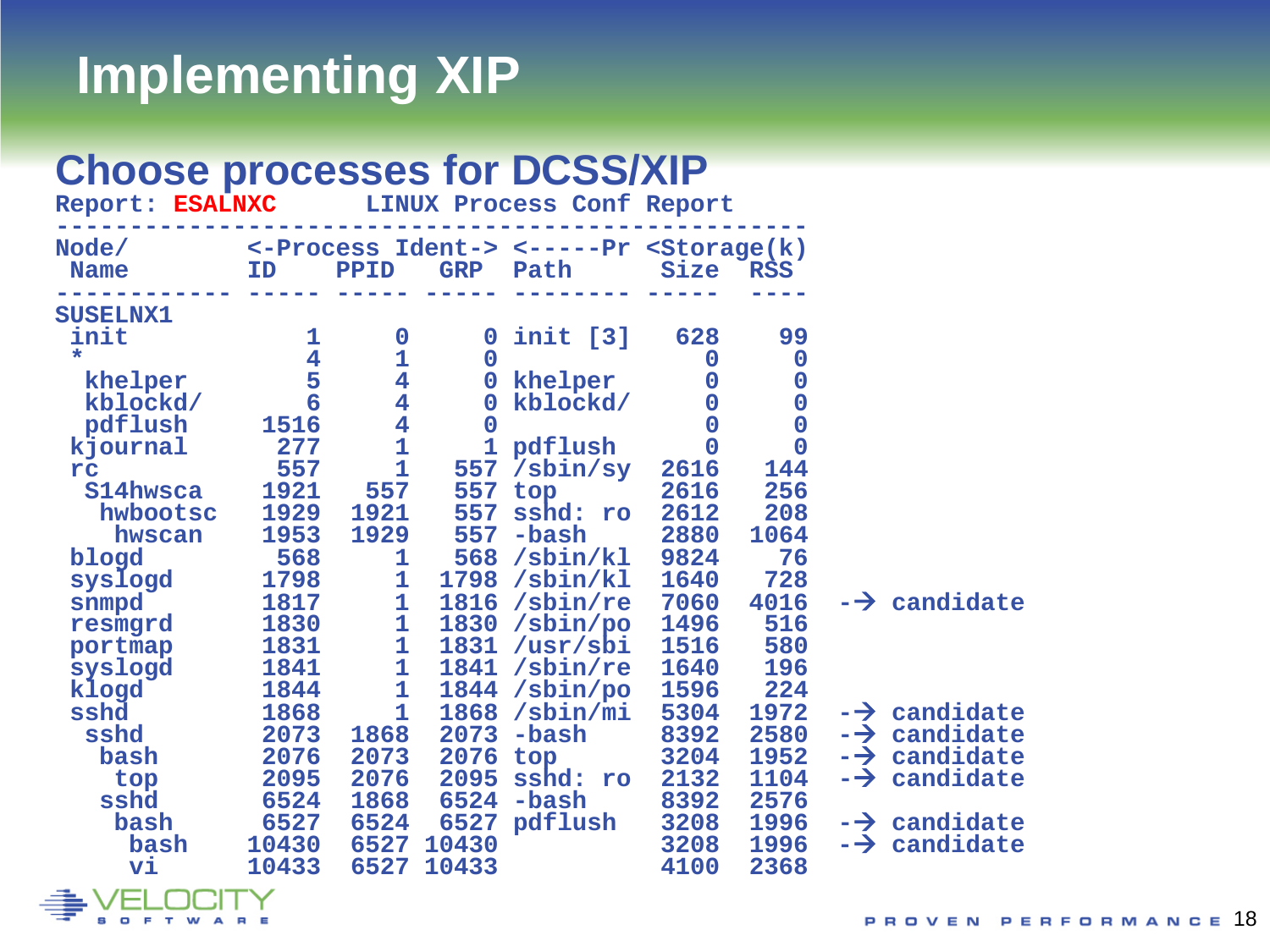# **Implementing XIP**

#### **Choose processes for DCSS/XIP**

- Requires 13mb dcss, located at 64mb
- Measure the impact at process leveL
	- - saves about 5.3 MB virtual storage

| <b>Report: ESALNXP</b> |             |                                                 | LINUX HOST Process Statistics Report |                   |                 |          |              |              |                             |          |               |                              |  |
|------------------------|-------------|-------------------------------------------------|--------------------------------------|-------------------|-----------------|----------|--------------|--------------|-----------------------------|----------|---------------|------------------------------|--|
| node/                  |             | <-Process Ident-> <-----CPU Percents----------> |                                      |                   |                 |          |              |              |                             |          | $<$ Sta $(k)$ |                              |  |
| <b>Name</b>            | ID          | <b>PPID</b>                                     | <b>GRP</b>                           |                   |                 |          |              |              | Tot sys user syst usrt nice |          | Size RSS      |                              |  |
|                        |             |                                                 |                                      |                   |                 |          |              |              |                             |          |               |                              |  |
| <b>SUSELNX1</b>        | $\mathbf 0$ | $\mathbf{O}$                                    |                                      | 0 10.6 6.2 4.4    |                 |          | $\mathbf{O}$ | $\Omega$     | $\mathbf{0}$                | 131K     | <b>15K</b>    |                              |  |
| kjournal               | 279         | $\mathbf{1}$                                    |                                      | $1 \t 0.1 \t 0.1$ |                 | $\Omega$ | $\mathbf{0}$ | $\mathbf{0}$ | $\mathbf 0$                 | $\Omega$ | $\Omega$      |                              |  |
| snmpd                  | 1865        | $\mathbf{1}$                                    |                                      | 1864 1.3 0.7      |                 | 0.6      | $\Omega$     | $\Omega$     | $\mathbf{0}$                |          | 7248 1948     | $\rightarrow$ dropped 2.0 MB |  |
| sshd                   | 2125        | 1923                                            | 2125                                 | $0.6 \quad 0.5$   |                 | 0.2      | $\mathbf{O}$ | $\mathbf 0$  | $\mathbf{0}$                | 8392     | 740           | $\rightarrow$ dropped 1.2 MB |  |
| bash                   | 2128        | 2125                                            | 2128                                 |                   | $0.2 \quad 0.2$ | 0.0      | $\mathbf{O}$ | $\mathbf{0}$ | $\mathbf{0}$                | 3204     | 592           | $\rightarrow$ dropped 1.4 MB |  |
| top                    | 3171        | 2128                                            | 3171                                 | 3.3               | 1.7             | 1.5      | $\mathbf{O}$ | $\mathbf{0}$ | $\mathbf{0}$                | 2132     | 288           | $\rightarrow$ dropped .7 MB  |  |

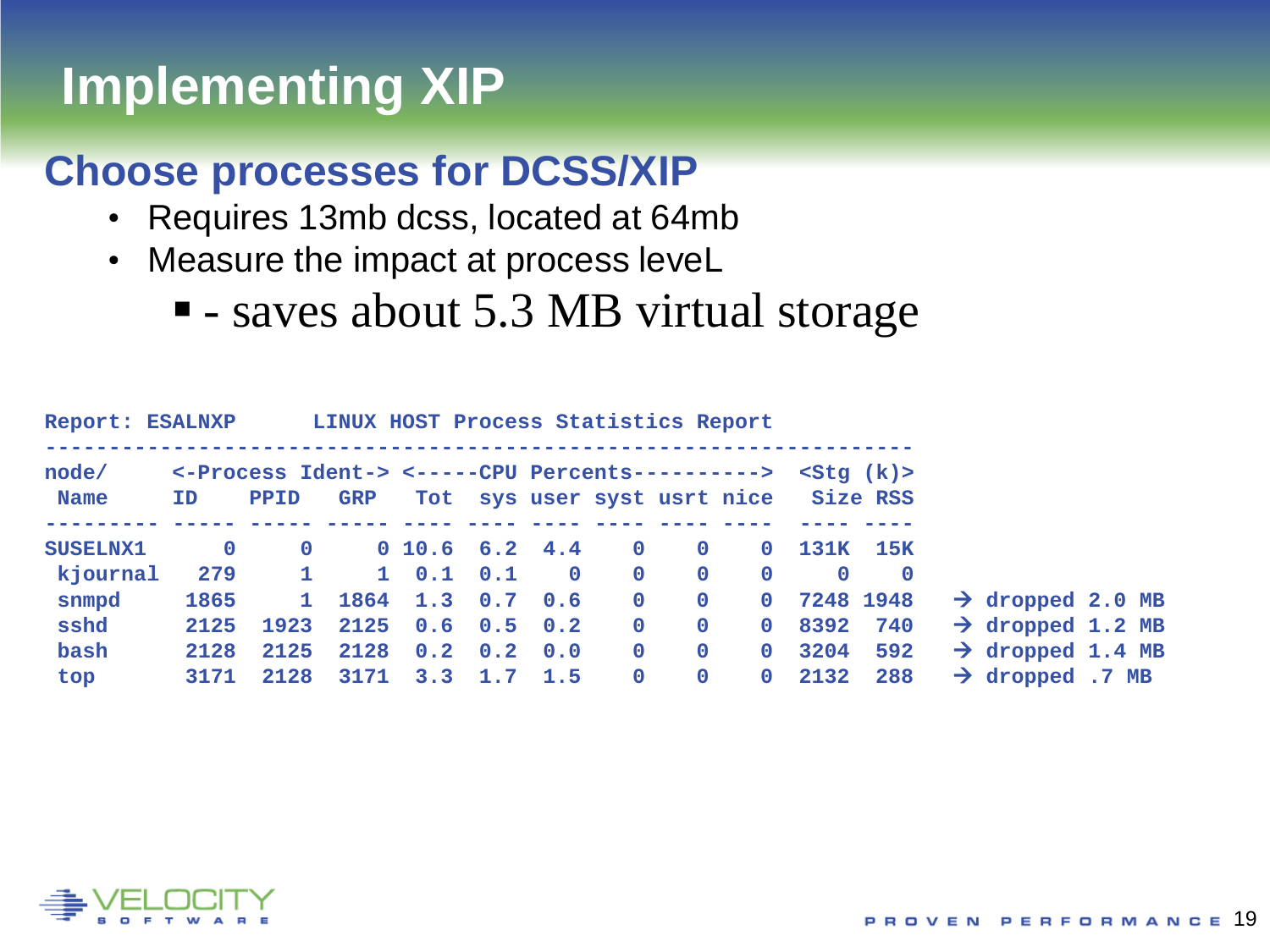# **Testing "xip" impact on VM pages**

#### **Comparable minimal storage: 1160 pages**

• XIP reduces to 498 pages – 2.5mb Real saving

| <---CPU time--> <--------Ma <------Paging (pages)-------><br>UserID <(seconds)> T:V <resident> &lt;---Allocated---&gt; &lt;---I/0---&gt;<br/>/Class Total Virt Rat Totl Activ Total ExStg Disk Read Write<br/>SUSELNX1 4.21 3.63 1.2 16K 16186 0 0 0 0 0 0<br/>16:29:00<br/>5.04 4.46 1.1 16K 16186 0 0<br/><math>\mathbf{O}</math><br/><math>\overline{\mathbf{0}}</math><br/><math>\mathbf 0</math><br/><b>SUSELNX1</b><br/>16:30:00<br/>2.90 2.31 1.3 1290 1290 15046 12465 2581 641 2759<br/><b>SUSELNX1</b><br/>16:31:00<br/>5.59 5.04 1.1 1198 1198 15657 4912 10745 3548 10838<br/><b>SUSELNX1</b><br/>16:32:00<br/>3.55 2.89 1.2 785 785 16417 1051 15366 2675 6475<br/><b>SUSELNX1</b><br/>16:33:00<br/>5.90 5.35 1.1 1111 1111 16548 1206 15342 2547<br/>1813<br/><b>SUSELNX1</b><br/>16:34:00<br/>3.26 2.56 1.3 981 981 16667 1342 15325 35 15<br/><b>SUSELNX1</b><br/>16:35:00<br/>4.64 3.96 1.2 1402 1402 16505 1232 15273 311<br/><math>\overline{\mathbf{0}}</math><br/><b>SUSELNX1</b><br/>16:36:00<br/>3.37 2.69 1.3 925 925 17015 1709 15306 89<br/>89<br/><b>SUSELNX1</b><br/>16:37:00<br/>SUSELNX1 4.68 3.99 1.2 738 738 17373 1993 15380<br/>795<br/>678<br/>16:38:00<br/>4.63 3.95 1.2 498 498 17639 2342 15297 155 48 <math>\rightarrow</math> Minimum storage<br/><b>SUSELNX1</b><br/>requirement</resident> | Report: ESAUSR2 User Resource U Linux Test |  |  |  |  |  |  |  |  |  |  |  |  |
|--------------------------------------------------------------------------------------------------------------------------------------------------------------------------------------------------------------------------------------------------------------------------------------------------------------------------------------------------------------------------------------------------------------------------------------------------------------------------------------------------------------------------------------------------------------------------------------------------------------------------------------------------------------------------------------------------------------------------------------------------------------------------------------------------------------------------------------------------------------------------------------------------------------------------------------------------------------------------------------------------------------------------------------------------------------------------------------------------------------------------------------------------------------------------------------------------------------------------------------------------------------------------------------------------------------------------------------|--------------------------------------------|--|--|--|--|--|--|--|--|--|--|--|--|
|                                                                                                                                                                                                                                                                                                                                                                                                                                                                                                                                                                                                                                                                                                                                                                                                                                                                                                                                                                                                                                                                                                                                                                                                                                                                                                                                      |                                            |  |  |  |  |  |  |  |  |  |  |  |  |
|                                                                                                                                                                                                                                                                                                                                                                                                                                                                                                                                                                                                                                                                                                                                                                                                                                                                                                                                                                                                                                                                                                                                                                                                                                                                                                                                      |                                            |  |  |  |  |  |  |  |  |  |  |  |  |
|                                                                                                                                                                                                                                                                                                                                                                                                                                                                                                                                                                                                                                                                                                                                                                                                                                                                                                                                                                                                                                                                                                                                                                                                                                                                                                                                      |                                            |  |  |  |  |  |  |  |  |  |  |  |  |
|                                                                                                                                                                                                                                                                                                                                                                                                                                                                                                                                                                                                                                                                                                                                                                                                                                                                                                                                                                                                                                                                                                                                                                                                                                                                                                                                      |                                            |  |  |  |  |  |  |  |  |  |  |  |  |
|                                                                                                                                                                                                                                                                                                                                                                                                                                                                                                                                                                                                                                                                                                                                                                                                                                                                                                                                                                                                                                                                                                                                                                                                                                                                                                                                      |                                            |  |  |  |  |  |  |  |  |  |  |  |  |
|                                                                                                                                                                                                                                                                                                                                                                                                                                                                                                                                                                                                                                                                                                                                                                                                                                                                                                                                                                                                                                                                                                                                                                                                                                                                                                                                      |                                            |  |  |  |  |  |  |  |  |  |  |  |  |
|                                                                                                                                                                                                                                                                                                                                                                                                                                                                                                                                                                                                                                                                                                                                                                                                                                                                                                                                                                                                                                                                                                                                                                                                                                                                                                                                      |                                            |  |  |  |  |  |  |  |  |  |  |  |  |
|                                                                                                                                                                                                                                                                                                                                                                                                                                                                                                                                                                                                                                                                                                                                                                                                                                                                                                                                                                                                                                                                                                                                                                                                                                                                                                                                      |                                            |  |  |  |  |  |  |  |  |  |  |  |  |
|                                                                                                                                                                                                                                                                                                                                                                                                                                                                                                                                                                                                                                                                                                                                                                                                                                                                                                                                                                                                                                                                                                                                                                                                                                                                                                                                      |                                            |  |  |  |  |  |  |  |  |  |  |  |  |
|                                                                                                                                                                                                                                                                                                                                                                                                                                                                                                                                                                                                                                                                                                                                                                                                                                                                                                                                                                                                                                                                                                                                                                                                                                                                                                                                      |                                            |  |  |  |  |  |  |  |  |  |  |  |  |
|                                                                                                                                                                                                                                                                                                                                                                                                                                                                                                                                                                                                                                                                                                                                                                                                                                                                                                                                                                                                                                                                                                                                                                                                                                                                                                                                      |                                            |  |  |  |  |  |  |  |  |  |  |  |  |
|                                                                                                                                                                                                                                                                                                                                                                                                                                                                                                                                                                                                                                                                                                                                                                                                                                                                                                                                                                                                                                                                                                                                                                                                                                                                                                                                      |                                            |  |  |  |  |  |  |  |  |  |  |  |  |
|                                                                                                                                                                                                                                                                                                                                                                                                                                                                                                                                                                                                                                                                                                                                                                                                                                                                                                                                                                                                                                                                                                                                                                                                                                                                                                                                      |                                            |  |  |  |  |  |  |  |  |  |  |  |  |
|                                                                                                                                                                                                                                                                                                                                                                                                                                                                                                                                                                                                                                                                                                                                                                                                                                                                                                                                                                                                                                                                                                                                                                                                                                                                                                                                      |                                            |  |  |  |  |  |  |  |  |  |  |  |  |
|                                                                                                                                                                                                                                                                                                                                                                                                                                                                                                                                                                                                                                                                                                                                                                                                                                                                                                                                                                                                                                                                                                                                                                                                                                                                                                                                      |                                            |  |  |  |  |  |  |  |  |  |  |  |  |
|                                                                                                                                                                                                                                                                                                                                                                                                                                                                                                                                                                                                                                                                                                                                                                                                                                                                                                                                                                                                                                                                                                                                                                                                                                                                                                                                      |                                            |  |  |  |  |  |  |  |  |  |  |  |  |
|                                                                                                                                                                                                                                                                                                                                                                                                                                                                                                                                                                                                                                                                                                                                                                                                                                                                                                                                                                                                                                                                                                                                                                                                                                                                                                                                      |                                            |  |  |  |  |  |  |  |  |  |  |  |  |
|                                                                                                                                                                                                                                                                                                                                                                                                                                                                                                                                                                                                                                                                                                                                                                                                                                                                                                                                                                                                                                                                                                                                                                                                                                                                                                                                      |                                            |  |  |  |  |  |  |  |  |  |  |  |  |
|                                                                                                                                                                                                                                                                                                                                                                                                                                                                                                                                                                                                                                                                                                                                                                                                                                                                                                                                                                                                                                                                                                                                                                                                                                                                                                                                      |                                            |  |  |  |  |  |  |  |  |  |  |  |  |
|                                                                                                                                                                                                                                                                                                                                                                                                                                                                                                                                                                                                                                                                                                                                                                                                                                                                                                                                                                                                                                                                                                                                                                                                                                                                                                                                      |                                            |  |  |  |  |  |  |  |  |  |  |  |  |
|                                                                                                                                                                                                                                                                                                                                                                                                                                                                                                                                                                                                                                                                                                                                                                                                                                                                                                                                                                                                                                                                                                                                                                                                                                                                                                                                      |                                            |  |  |  |  |  |  |  |  |  |  |  |  |
|                                                                                                                                                                                                                                                                                                                                                                                                                                                                                                                                                                                                                                                                                                                                                                                                                                                                                                                                                                                                                                                                                                                                                                                                                                                                                                                                      |                                            |  |  |  |  |  |  |  |  |  |  |  |  |
|                                                                                                                                                                                                                                                                                                                                                                                                                                                                                                                                                                                                                                                                                                                                                                                                                                                                                                                                                                                                                                                                                                                                                                                                                                                                                                                                      |                                            |  |  |  |  |  |  |  |  |  |  |  |  |
|                                                                                                                                                                                                                                                                                                                                                                                                                                                                                                                                                                                                                                                                                                                                                                                                                                                                                                                                                                                                                                                                                                                                                                                                                                                                                                                                      |                                            |  |  |  |  |  |  |  |  |  |  |  |  |

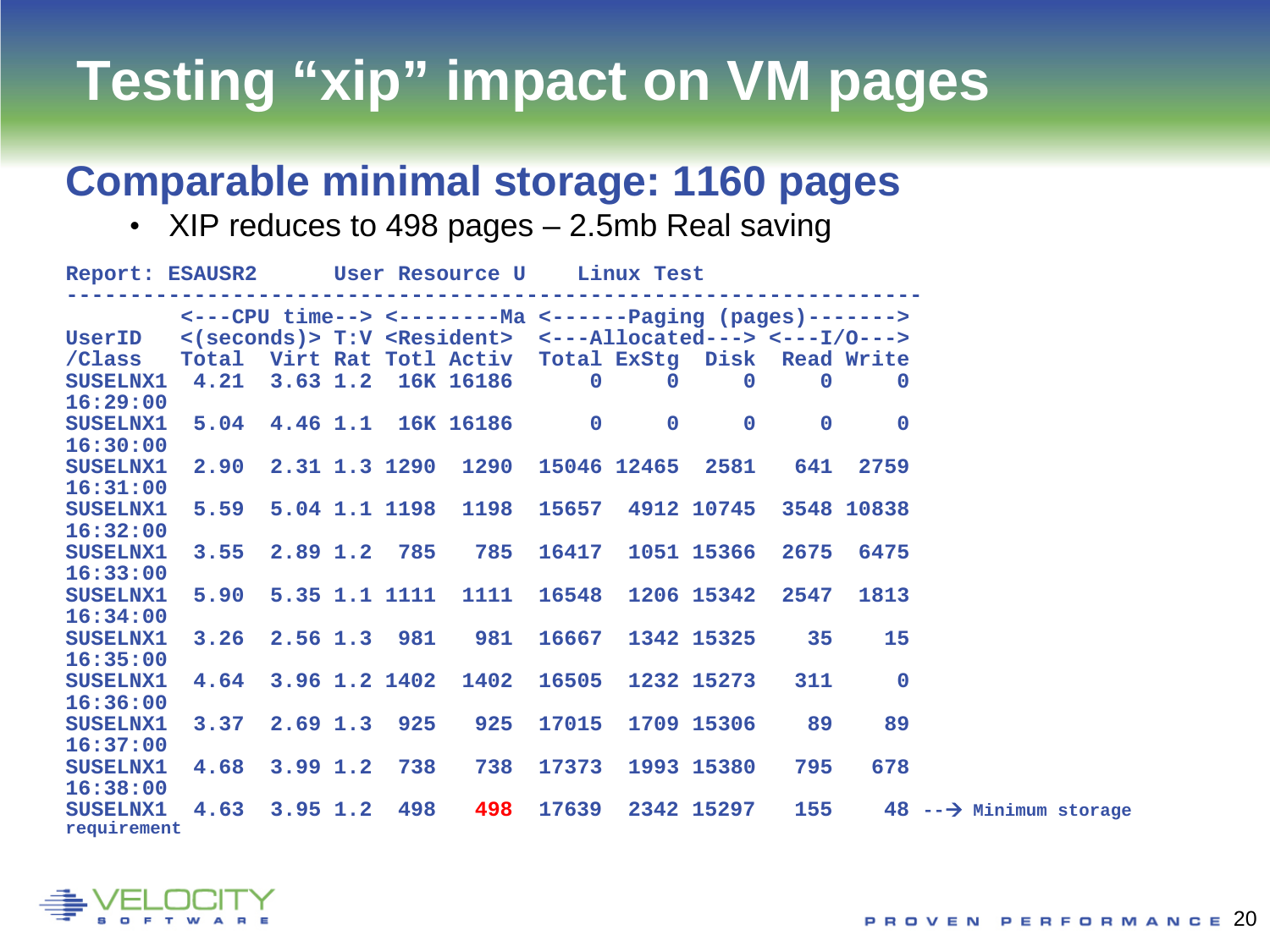# **Testing "xip" impact on Oracle pages**

#### **Two Oracle servers 400mb each (Unconstrained system)**

- PAZXXT20 with dcss, dcss 420mb to 512M
- PAZXXT21 without dcss, savings 30MB virtual storage

|             | Report: ESALNXP |                                                                    | LINUX HOST Process Statistics Report |        |              |              |                 |              |                             |             |                         |                                      |
|-------------|-----------------|--------------------------------------------------------------------|--------------------------------------|--------|--------------|--------------|-----------------|--------------|-----------------------------|-------------|-------------------------|--------------------------------------|
| node/       |                 | <-Process Ident-> <-----CPU Percents----------> <stg (k)=""></stg> |                                      |        |              |              |                 |              |                             |             |                         |                                      |
| <b>Name</b> | ID              | PPID                                                               | <b>GRP</b>                           |        |              |              |                 |              | Tot sys user syst usrt nice | Size RSS    |                         |                                      |
|             |                 |                                                                    |                                      |        |              |              |                 |              |                             |             |                         |                                      |
| 14:42:00    |                 |                                                                    |                                      |        |              |              |                 |              |                             |             |                         |                                      |
| PAZXXT21    | $\mathbf{0}$    | $\mathbf 0$                                                        | $\mathbf{0}$                         | 5.1    | 0.6          |              | $0.1 \quad 1.2$ | 3.2          | $\mathbf{0}$                |             | 6M 682K                 |                                      |
| init        | $\mathbf{1}$    | $\mathbf 0$                                                        | $\mathbf{O}$                         | 4.3    | $\mathbf 0$  | $\mathbf{O}$ | 1.1             | 3.2          | $\mathbf{0}$                | 696         | 288                     |                                      |
| kswapd0     | 232             | 1                                                                  | $\mathbf{1}$                         | 0.2    | 0.2          | $\mathbf 0$  | $\mathbf{0}$    | $\mathbf 0$  | $\mathbf{0}$                | $\mathbf 0$ | $\overline{\mathbf{0}}$ |                                      |
| snmpd       | 2571            | 1.                                                                 | 2570                                 | 0.4    | 0.3          | 0.1          | $\mathbf{0}$    | $\mathbf 0$  | $\mathbf{0}$                |             | 9784 5644               |                                      |
| nscd        | 2859            | 1                                                                  | 2859                                 | 0.0    | 0.0          | $\mathbf{0}$ | $\mathbf{0}$    | $\mathbf 0$  | $\mathbf{0}$                | 43K         | 912                     |                                      |
| bash        | 3258            | 3257                                                               | 3258                                 | 0.0    | 0.0          | $\mathbf{0}$ | 0.0             | $\mathbf 0$  | 0                           |             | 4788 2360               |                                      |
| oracle      | 3288            | 1                                                                  | 3288                                 | 0.1    | 0.1          | 0.0          | $\mathbf{0}$    | $\mathbf 0$  | $\mathbf{0}$                | 296K        | 15K                     |                                      |
| oracle      | 3290            | 1.                                                                 | 3290                                 | 0.0    | 0.0          | $\mathbf{0}$ | $\mathbf{0}$    | $\mathbf 0$  | $\mathbf{O}$                | <b>281K</b> | 15K                     |                                      |
| oracle      | 3313            | 1.                                                                 | 3313                                 | 0.0    | $\mathbf{O}$ | 0.0          | $\mathbf{0}$    | $\mathbf{0}$ | $\mathbf{0}$                | 283K        | 60K                     | -- > Largest Oracle Process          |
| PAZXXT20    | $\mathbf{O}$    | 0                                                                  |                                      | 0 12.4 | 0.4          | 0.2          | 2.6             | 9.3          | $\mathbf{O}$                | 15M         | 1M                      |                                      |
| init        | $\mathbf{1}$    | $\mathbf 0$                                                        |                                      | 011.9  | 0.0          | $\mathbf{O}$ | 2.6             | 9.3          | $\mathbf{0}$                | 696         | 288                     |                                      |
| pdflush     | 231             | 4                                                                  | 0                                    | 0.0    | 0.0          | $\mathbf{0}$ | $\mathbf{0}$    | $\mathbf 0$  | $\mathbf 0$                 | $\Omega$    | $\mathbf 0$             |                                      |
| kswapd0     | 232             | 1                                                                  | $\mathbf{1}$                         | 0.0    | 0.0          | $\mathbf{0}$ | $\mathbf{O}$    | $\mathbf 0$  | $\mathbf 0$                 | $\mathbf 0$ | $\mathbf{0}$            |                                      |
| snmpd       | 2575            | 1                                                                  | 2574                                 | 0.2    | 0.2          | 0.0          | $\mathbf 0$     | $\mathbf 0$  | $\mathbf 0$                 |             | 9788 5648               |                                      |
| bash        | 3265            | 3264                                                               | 3265                                 | 0.0    | $\mathbf{0}$ | 0.0          | $\mathbf{0}$    | 0.0          | $\mathbf{0}$                |             | 4788 2360               |                                      |
| oracle      | 3295            | 1.                                                                 | 3295                                 | 0.2    | 0.1          | 0.1          | $\mathbf{0}$    | $\mathbf 0$  | $\mathbf{0}$                |             | 296K 7088               |                                      |
| oracle      | 3320            | 1.                                                                 | 3320                                 | 0.0    | $\mathbf 0$  | 0.0          | $\mathbf{0}$    | $\mathbf 0$  | $\mathbf{0}$                | 282K        | 30K                     | $\rightarrow$ Largest Oracle process |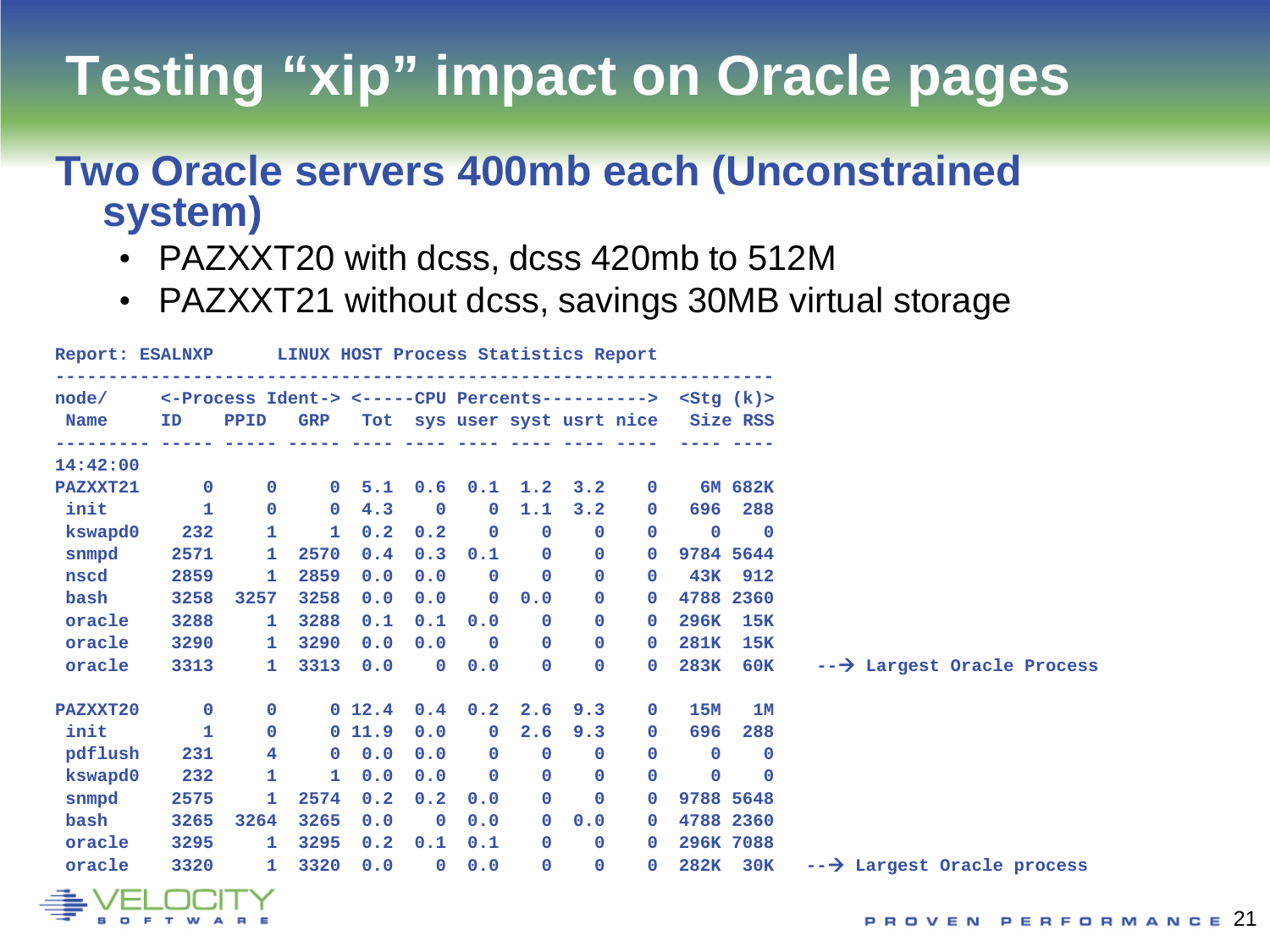# **Using CMM: Overview**

CMM Overview:

- Requires CMM driver, included since SLES9
- Make sure the virtual machine is enabled for IUCV #CP SET SMSG IUCV

CMM must be loaded prior to use.

**modprobe cmm sender=VRM**

• Or line in /etc/zipl.conf with (followed by doing a mkinitrd,ZIPL):

**cmm.sender=VRM**

### NOTE: MAKE SURE USERID IS IN CAPITALS

Check to see if loaded:

| $l$ inux $9$ :~ # lsmod |       |                  |
|-------------------------|-------|------------------|
| Module                  |       | Size Used by     |
| cmm                     | 20108 |                  |
| smsgiucv                |       | 13836 1 cmm      |
| iucv                    |       | 31032 1 smsqiucv |
| щ.<br>VELOCITY          |       |                  |

|       | Size Used by     |
|-------|------------------|
| 20108 | $\left( \right)$ |
| 13836 | 1 cmm            |
|       | 31032 1 smsgiucy |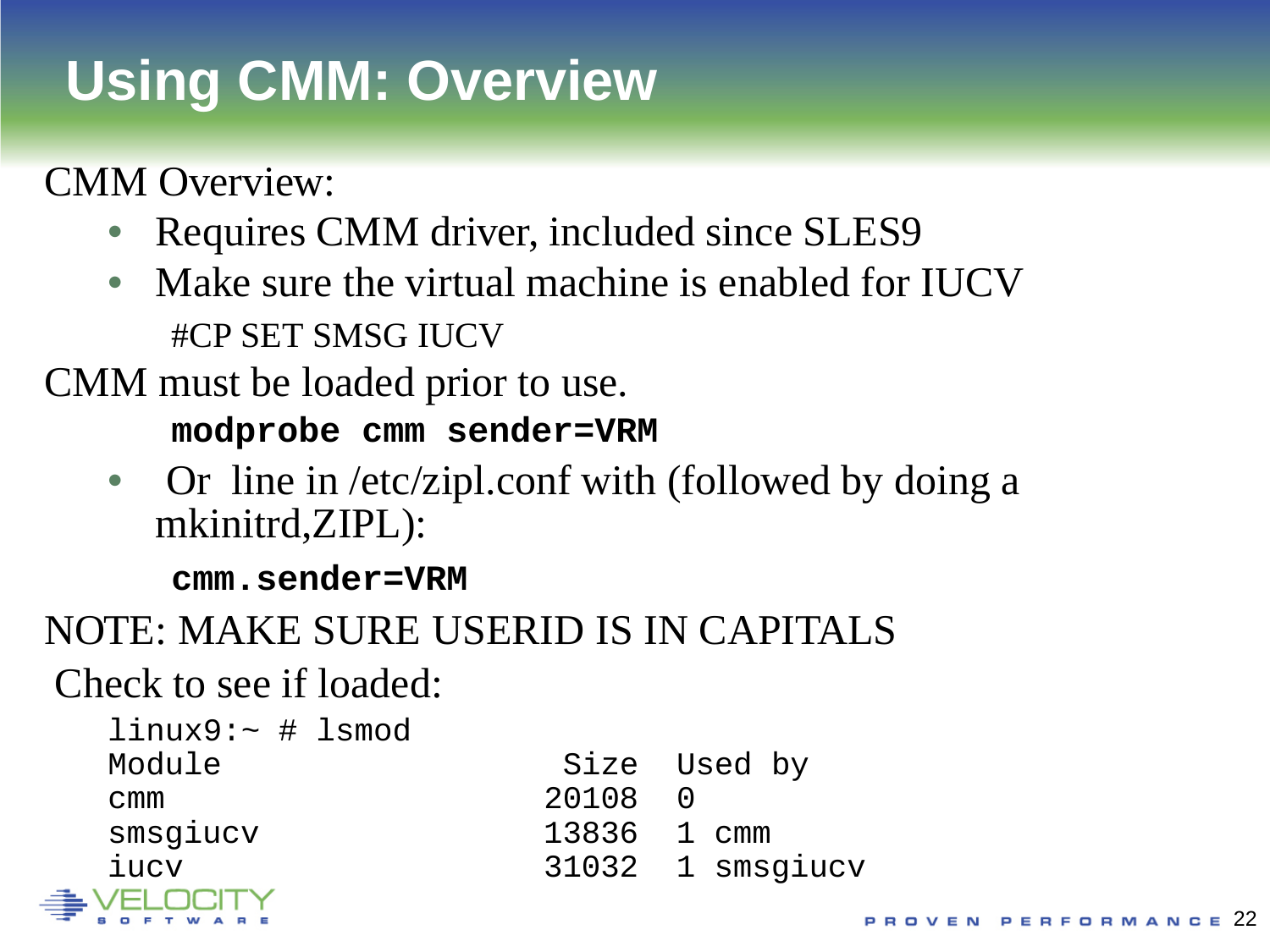# **Using CMM: Overview**

#### CMM loaded as boot parameter:

[defaultboot] default=linux target=*/boot/* [linux] image=/boot/vmlinuz-2.6.18-164.el5 ramdisk=/boot/initrd-2.6.18-164.el5.img parameters="root=/dev/VolGroup00/root cmm.sender=VRM"

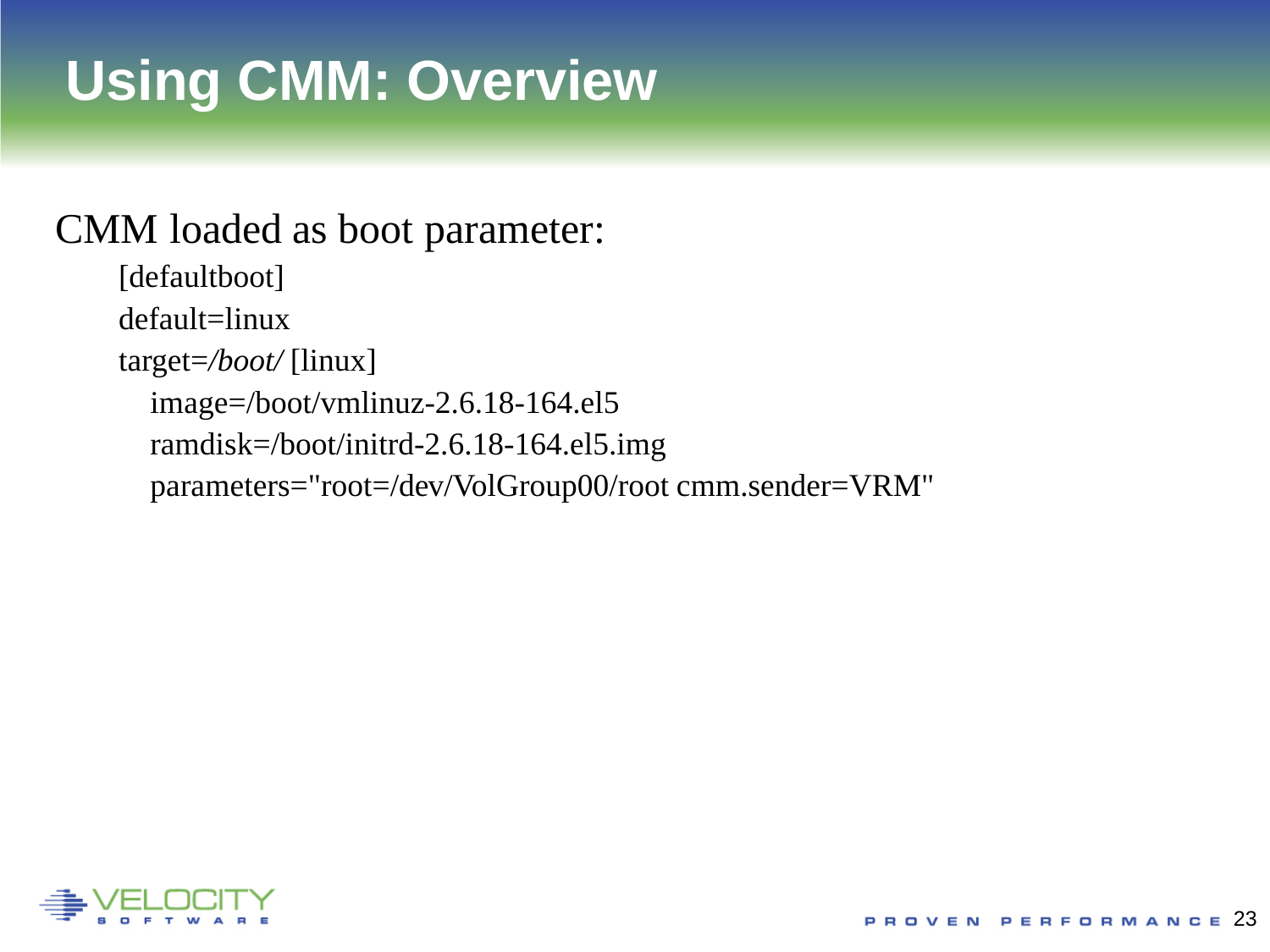Command to take away storage from Linux: smsg suselnx2 CMM SHRINK 10000 Verify it

linux9s:~ # cat /proc/sys/vm/cmm\_pages 10000

Give all the pages back:

smsg suselnx2 CMM SHRINK 0000 Verify it: linux9s:~ # cat /proc/sys/vm/cmm\_pages

 $\Omega$ 

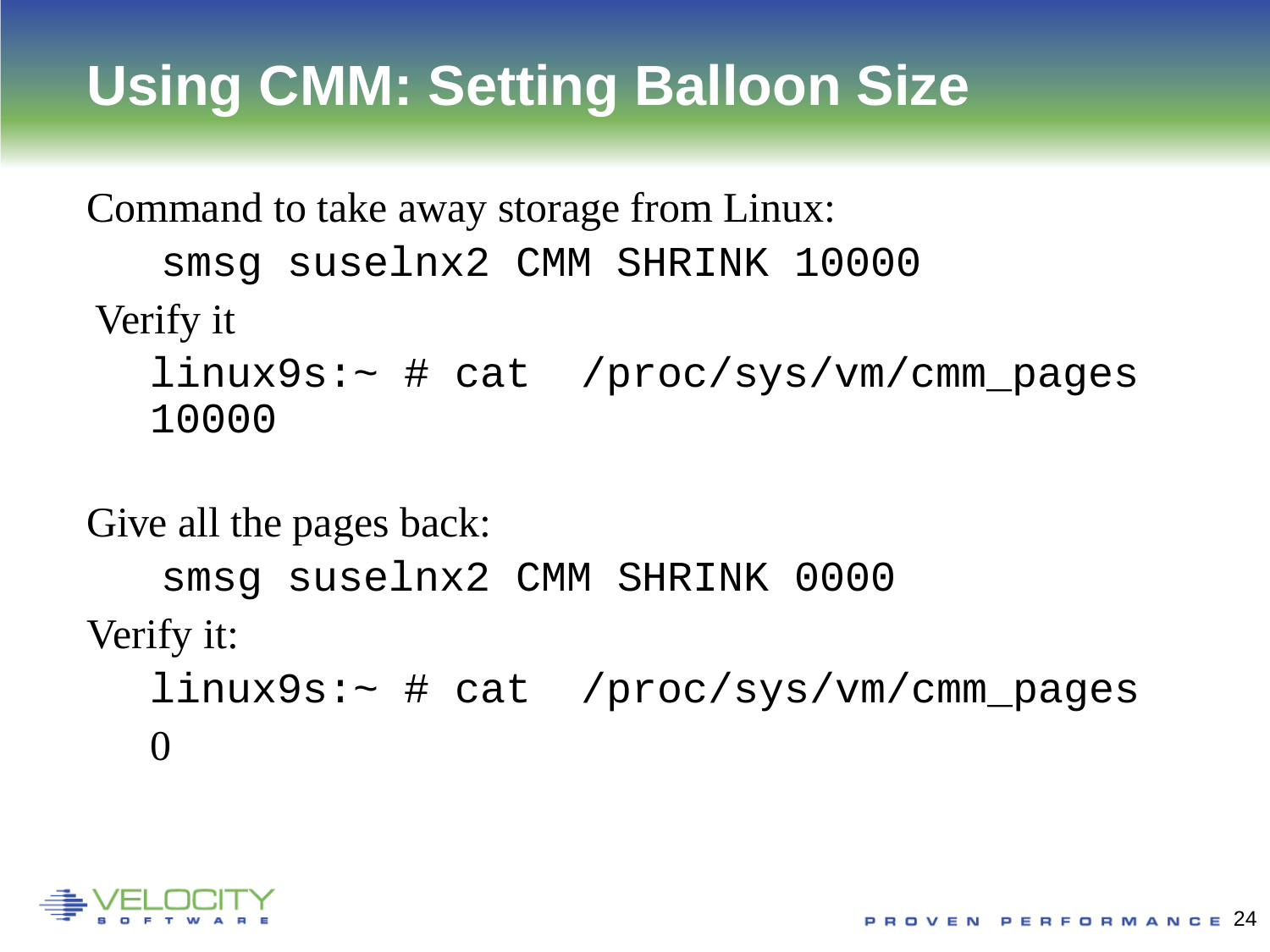11:39, cmm loaded,

- 11:43, take away 20,240 pages (80mb)
- 12:38, take away 20,240 pages (80mb)
- 12:45, give them back
- 12:46, start up memory stresser

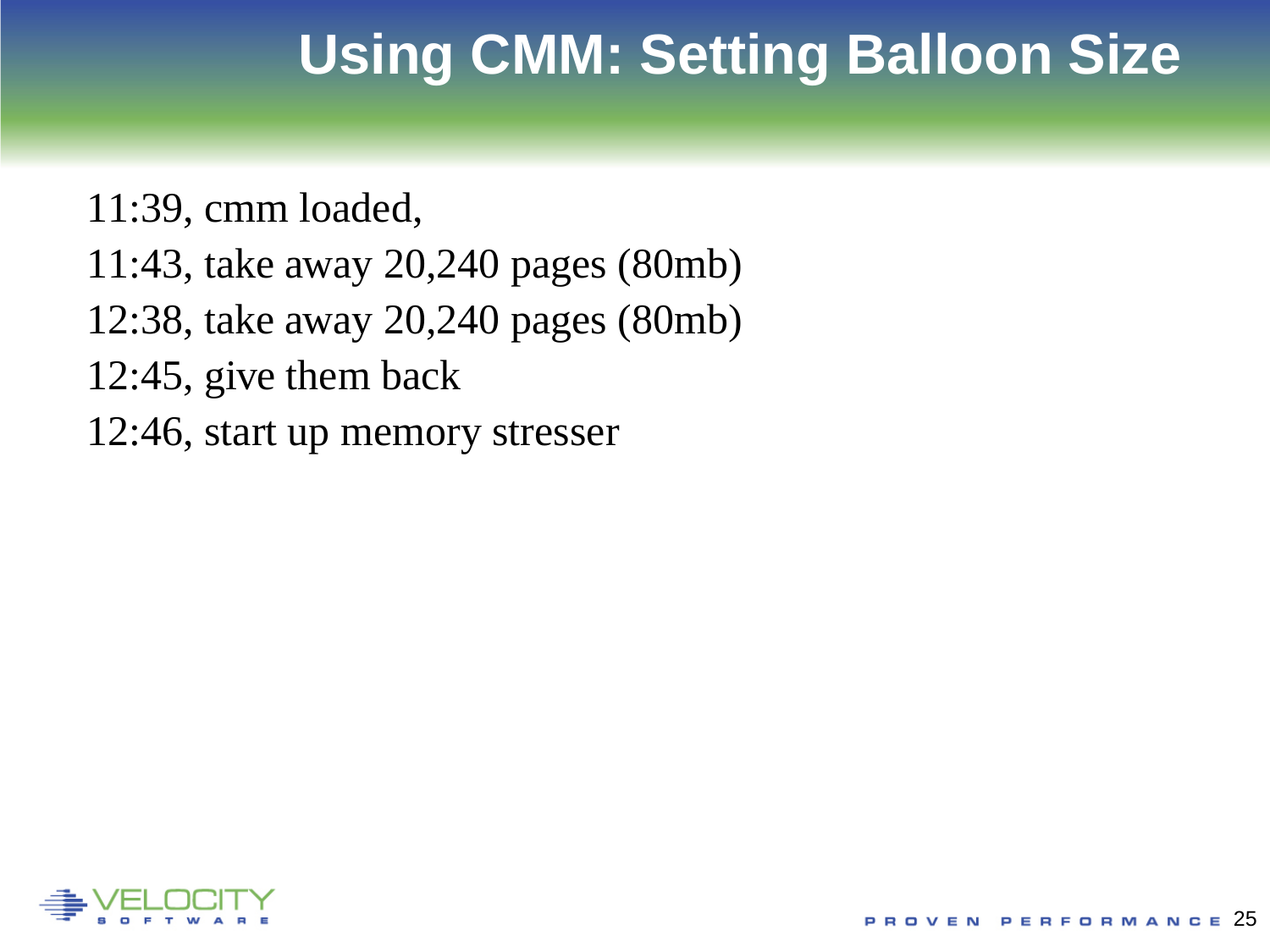### Set CMM balloon to 20000, 40000 pages, Set CMM balloon to zero pages

| Screen: ESAUSR2 Velocity Software, Inc.                    |                                                                |  |                |                                                  |
|------------------------------------------------------------|----------------------------------------------------------------|--|----------------|--------------------------------------------------|
| 3 of 3 User Resource Utilization                           |                                                                |  |                |                                                  |
|                                                            | $\leftarrow \leftarrow \leftarrow - -$ Paging (pages) -------> |  |                |                                                  |
| UserID $\leftarrow$ --Allocated---> $\leftarrow$ --I/O---> |                                                                |  |                |                                                  |
| Time / Class Total ExStq Disk Read Write                   |                                                                |  |                |                                                  |
|                                                            |                                                                |  |                |                                                  |
| 13:15:00 SUSELNX2 2517                                     | 2517 0 0                                                       |  | $\overline{0}$ |                                                  |
|                                                            |                                                                |  |                | 13:00:00 SUSELNX2 2617 2617 0 0 0 (set to zero)  |
|                                                            |                                                                |  |                | 12:45:00 SUSELNX2 1929 1929 0 0 0 (-20000 pages) |
| 12:30:00 SUSELNX2 22845 4160 18685 35937 14443             |                                                                |  |                |                                                  |
| 12:15:00 SUSELNX2 28969 2640 26329 129 0                   |                                                                |  |                |                                                  |
| 12:00:00 SUSELNX2 28969 2640 26329 0 0                     |                                                                |  |                |                                                  |
| 11:45:00 SUSELNX2 30205 2640 27565 0                       |                                                                |  | $\overline{0}$ |                                                  |
| 11:30:00 SUSELNX2 50452 1975 48477 21379 427               |                                                                |  |                | $(-20000 \text{ pages})$                         |

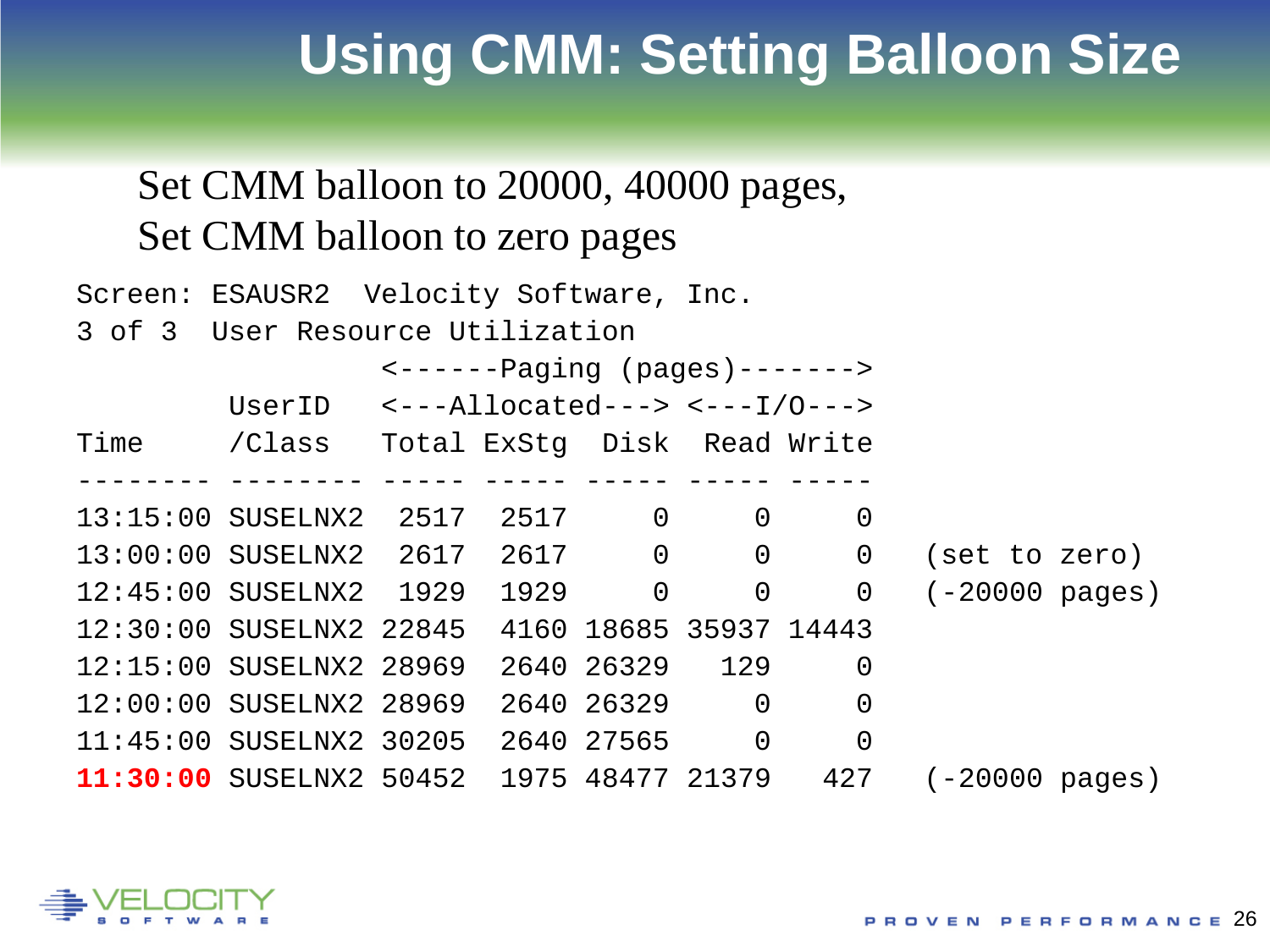#### Set CMM balloon to 10000 pages, Set CMM balloon to zero pages

| Screen: ESAUSR2 Velocity Software, Inc. |                                                        |  |  |  |  |  |                                                              |  |  |  |  |  |  |  |  |
|-----------------------------------------|--------------------------------------------------------|--|--|--|--|--|--------------------------------------------------------------|--|--|--|--|--|--|--|--|
| 1 of 3 User Resource Utilization        |                                                        |  |  |  |  |  |                                                              |  |  |  |  |  |  |  |  |
|                                         | <---CPU time--> <---Main                               |  |  |  |  |  |                                                              |  |  |  |  |  |  |  |  |
|                                         | UserID $\langle$ (seconds) > T:V <resident></resident> |  |  |  |  |  |                                                              |  |  |  |  |  |  |  |  |
|                                         | Time / Class Total Virt Rat Total Activ                |  |  |  |  |  |                                                              |  |  |  |  |  |  |  |  |
|                                         |                                                        |  |  |  |  |  |                                                              |  |  |  |  |  |  |  |  |
|                                         | 13:15:00 SUSELNX2 44.22 36.73 1.2 77161 77161          |  |  |  |  |  |                                                              |  |  |  |  |  |  |  |  |
|                                         |                                                        |  |  |  |  |  | 13:00:00 SUSELNX2 276 265 1.0 68721 68721 (zero pages)       |  |  |  |  |  |  |  |  |
|                                         |                                                        |  |  |  |  |  | $12:45:00$ SUSELNX2 357 343 1.0 45664 45664 (-40000 pages)   |  |  |  |  |  |  |  |  |
|                                         | 12:30:00 SUSELNX2 250 233 1.1 44758 44758              |  |  |  |  |  |                                                              |  |  |  |  |  |  |  |  |
|                                         | 12:15:00 SUSELNX2 43.94 36.94 1.2 34877 34877          |  |  |  |  |  |                                                              |  |  |  |  |  |  |  |  |
|                                         | 12:00:00 SUSELNX2 32.44 25.82 1.3 34791 34791          |  |  |  |  |  |                                                              |  |  |  |  |  |  |  |  |
|                                         | 11:45:00 SUSELNX2 30.49 23.98 1.3 34774 34774          |  |  |  |  |  |                                                              |  |  |  |  |  |  |  |  |
|                                         |                                                        |  |  |  |  |  | $11:30:00$ SUSELNX2 $125$ 116 1.1 37992 35716 (-20000 pages) |  |  |  |  |  |  |  |  |

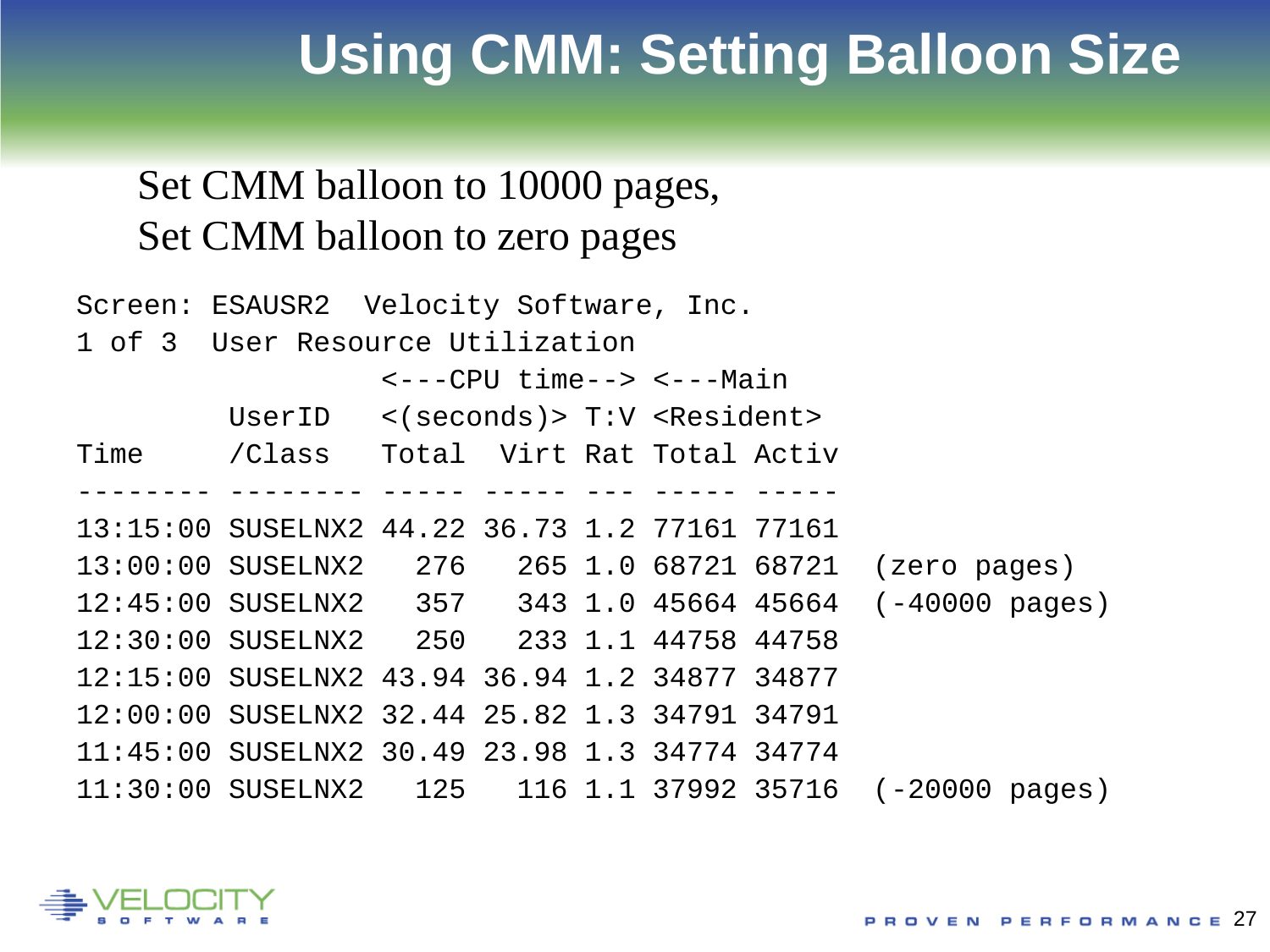### **Storage Metrics Version 2**

### Current, Available from UCD snmp mib (top, etc)

- RealSize (excludes Kernel, page structure tables)
- RealAvail (available list)
- Shared (not implemented)
- Buffer (write buffer)
- Cache (disk cache)
- "anonymous", what was left (processes, slab)

Exploited: ESAUCD2

Accurate, capture ratio good

Deficiencies: **reduce storage until you swap**

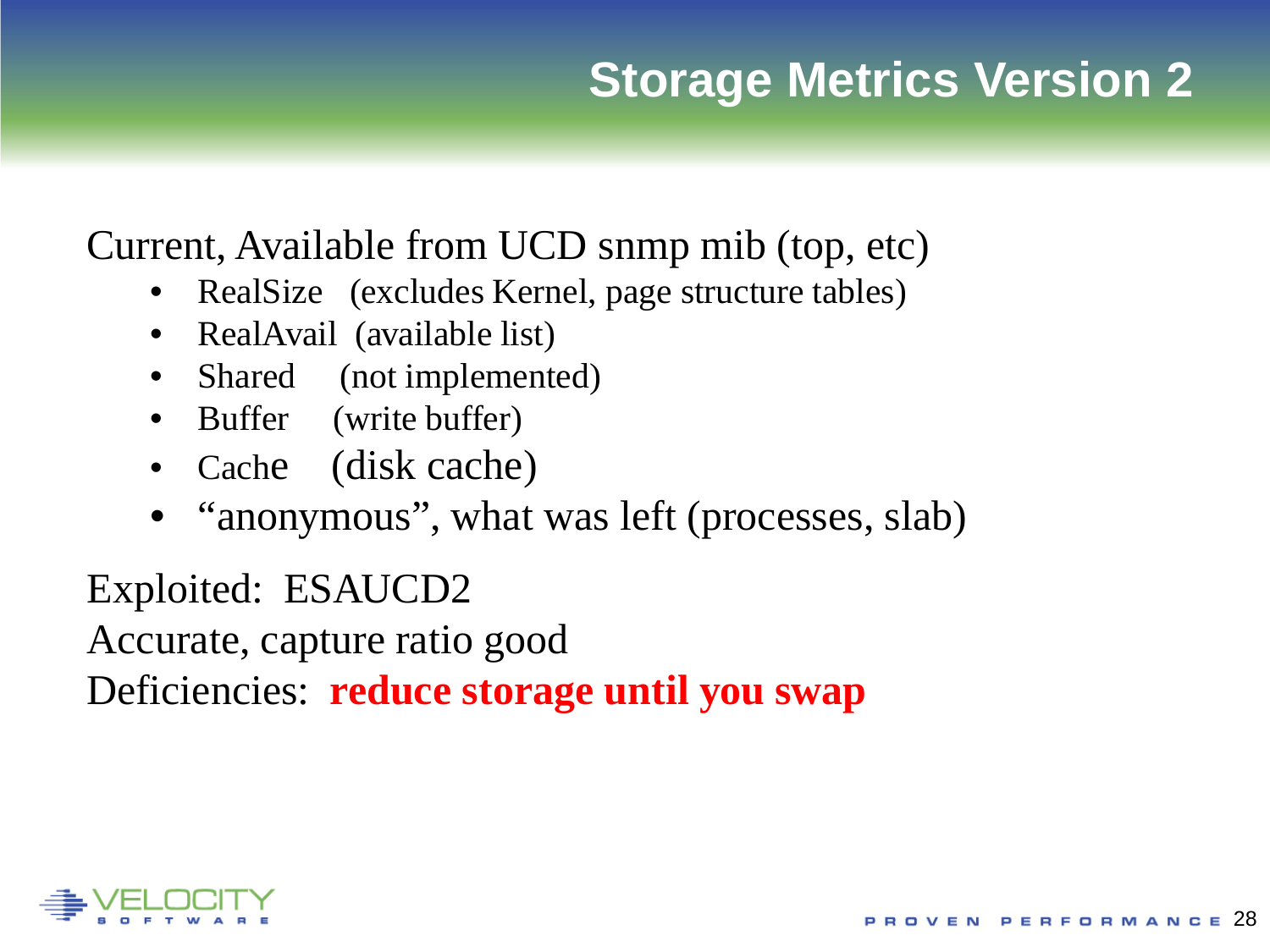### **System Storage Metrics Version 4.2**

[http://careers.directi.com/display/tu/](http://careers.directi.com/display/tu/Understanding+and+optimizing+Memory+utilization) [Understanding+and+optimizing+Memory+utilization](http://careers.directi.com/display/tu/Understanding+and+optimizing+Memory+utilization)

VSI snmpd will expose new metrics

- 40 new System Storage Metrics
- 10 new process storage metrics

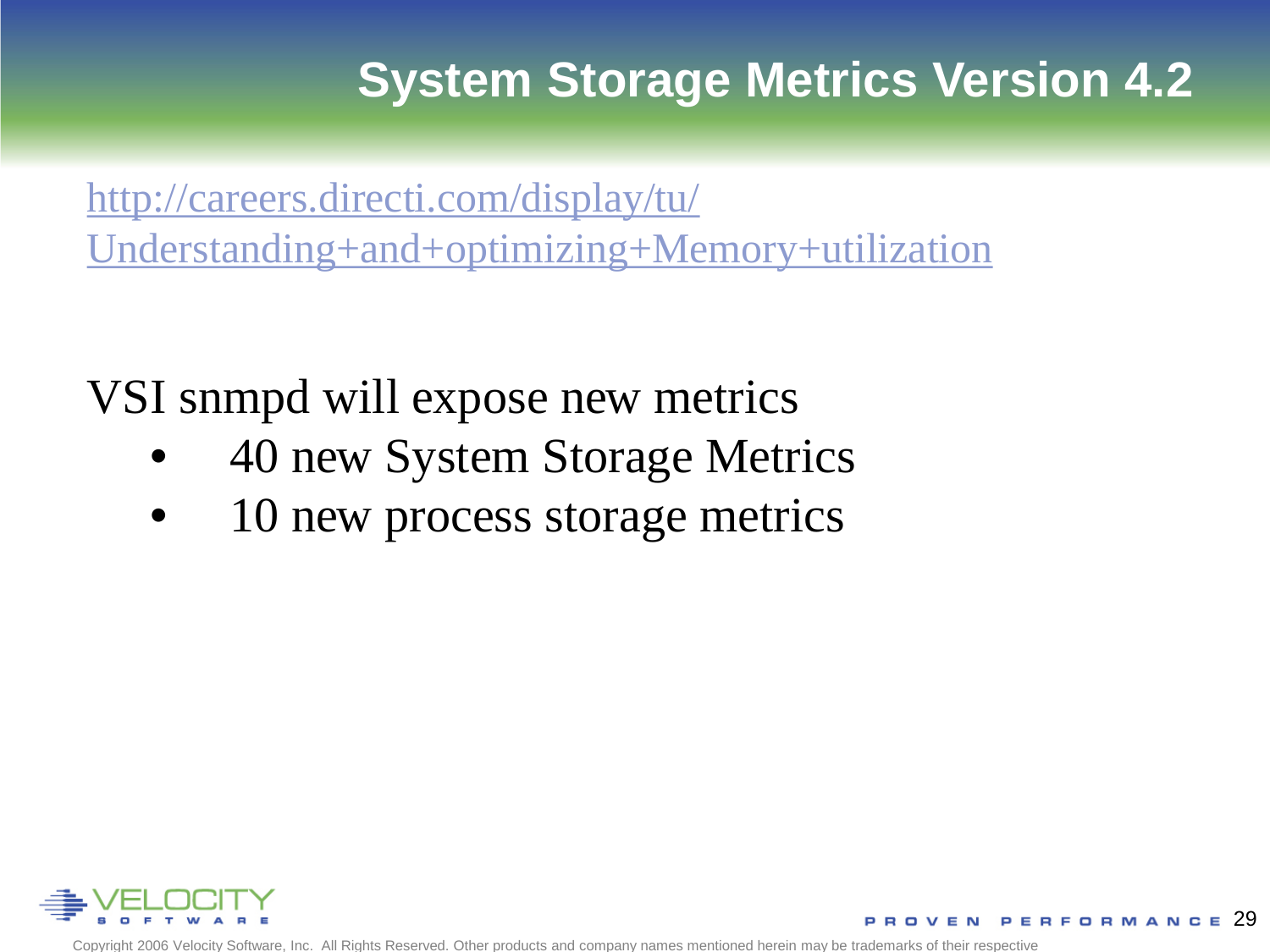## **Process Storage Metrics zVPS Version 4.1**

### Current Storage system metrics

Available from Velocity Software snmp mib (top, etc)

- RSS
- SIZE

### Exploited: ESALNXP, ESALNXC Accurate, capture ratio not so good

• Shared storage missing

Deficiencies:

- How much storage is it using?
- ROT: reduce storage until you swap
- How much swapped?

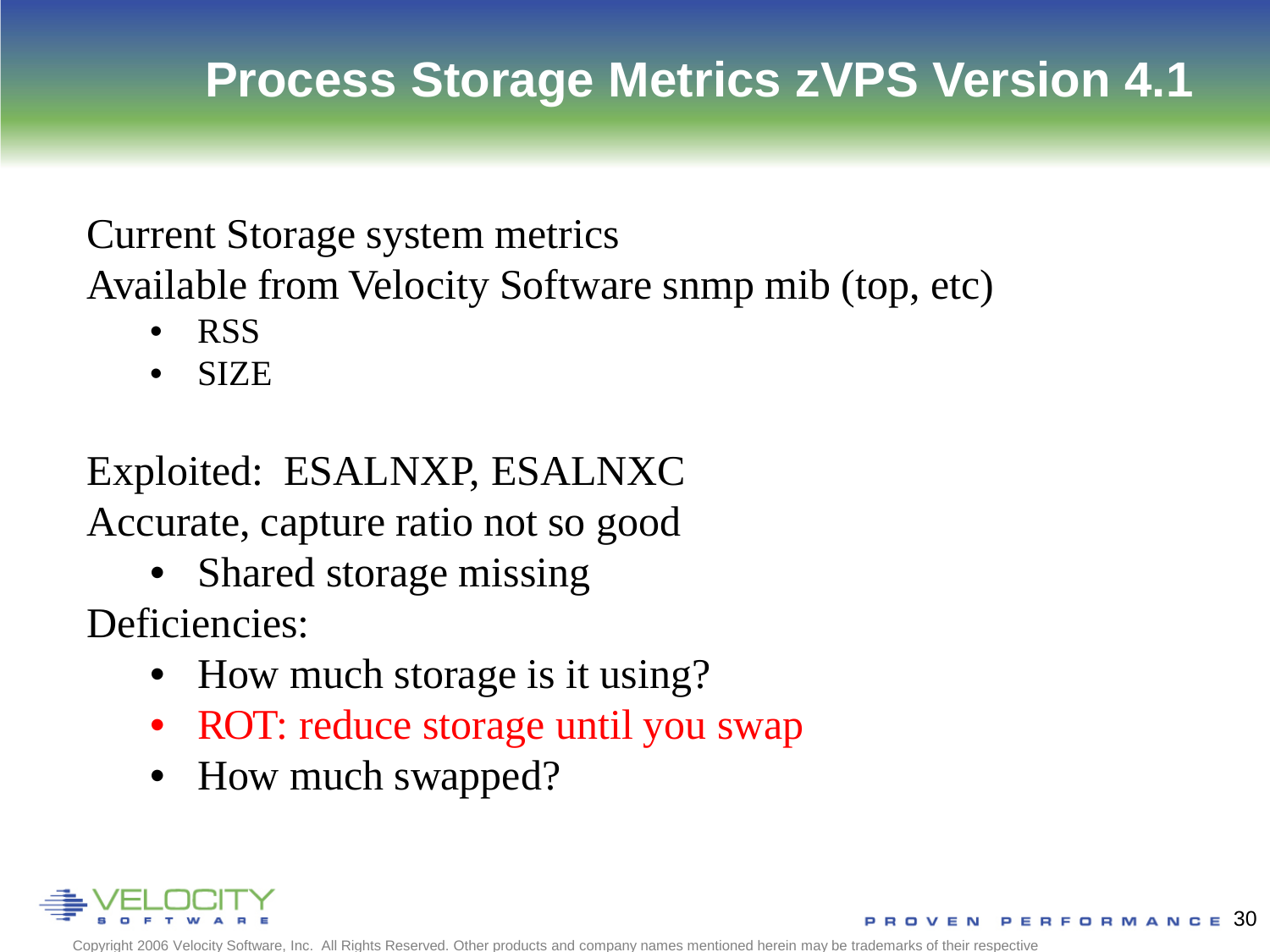### **Process Storage metrics (zVPS version 4.2)**

#### New metrics

- RSS, Size Same
- Locked: Locked memory size (mlock)
- Peak: peak RSS (high water mark)
- Data: size of data, stack
- Stack: size of stack
- EXEC: size of executable (text)
- Lib: shared library code size
- **PTBL**: page table entries (linux 2.6.10) Use to evaluate LARGE PAGES
- **Swap:** Swapped out

| Report: ESALNXP |          |      | LINUX HOST Process Statistics Report<br>Monitor initialized: 03/07/13 at 13:04:28 on 2096 serial 34B42      |          |  |  |                     |          |          |          |                                                                                | Velocity Software Corporate<br>ESAMAP 4.2.0<br>First record analyzed: $03/07/13$ 13:05:00 |            |          |            |           |                  |           |          |                |  |
|-----------------|----------|------|-------------------------------------------------------------------------------------------------------------|----------|--|--|---------------------|----------|----------|----------|--------------------------------------------------------------------------------|-------------------------------------------------------------------------------------------|------------|----------|------------|-----------|------------------|-----------|----------|----------------|--|
| node/<br>Name   | TD.      | PPID | <-Process Ident-> Nice PRTY <------CPU Percents----> <----------------Storage Metrics (MB)----------<br>GRP |          |  |  |                     |          |          |          | Valu Valu Tot sys user syst usrt Size RSS Peak Swap Data Stk EXEC Lib Lck PTbl |                                                                                           |            |          |            |           |                  |           |          |                |  |
| 13:06:00        |          |      |                                                                                                             |          |  |  |                     |          |          |          |                                                                                |                                                                                           |            |          |            |           |                  |           |          |                |  |
| sles11x2        | $\Omega$ |      | $\Omega$                                                                                                    | $\Omega$ |  |  | 0, 0.58, 0.37, 0.22 |          | $\Omega$ | $\cap$   | 508                                                                            | 109                                                                                       |            | 589 1.73 |            |           | 170 6.2 10.3 159 |           |          | $0 \t 0.70$    |  |
| ksoftirq        | 3        |      | $2^{\circ}$<br>$\Omega$                                                                                     | $\Omega$ |  |  | 20 0.02 0.02        | $\cap$   | $\Omega$ | $\Omega$ | $\Omega$                                                                       | $\Omega$                                                                                  | $\cap$     | $\Omega$ | $\Omega$   | $\Omega$  | $\Omega$         | $\bigcap$ | $\Omega$ | $\overline{0}$ |  |
| snmpd           | 15544    |      | 1 15544                                                                                                     | $-10$    |  |  | 10 0.28 0.18 0.10   |          | $\Omega$ | $\cap$   | 31                                                                             |                                                                                           | 15 40.4    |          | 0, 18, 4   | 0.1       | 0.0              | 11        |          | 0, 0.06        |  |
| kworker/        | 30397    |      | $2^{\circ}$                                                                                                 | $\Omega$ |  |  | 20 0.02 0.02        | $\Omega$ | $\Omega$ | $\Omega$ | $\Omega$                                                                       | $\Omega$                                                                                  | $\bigcirc$ | $\Omega$ | $\Omega$   | $\bigcap$ | $\Omega$         | $\bigcap$ | $\Omega$ | $\overline{0}$ |  |
| top             | 35656    |      |                                                                                                             | $\Omega$ |  |  | 20 0.27 0.15 0.12   |          | $\Omega$ | $\Omega$ | 3                                                                              |                                                                                           | 2.9        |          | $0 \t0.40$ | 0.1       | 0.1              | 1.9       |          | $0\;\;0.09$    |  |

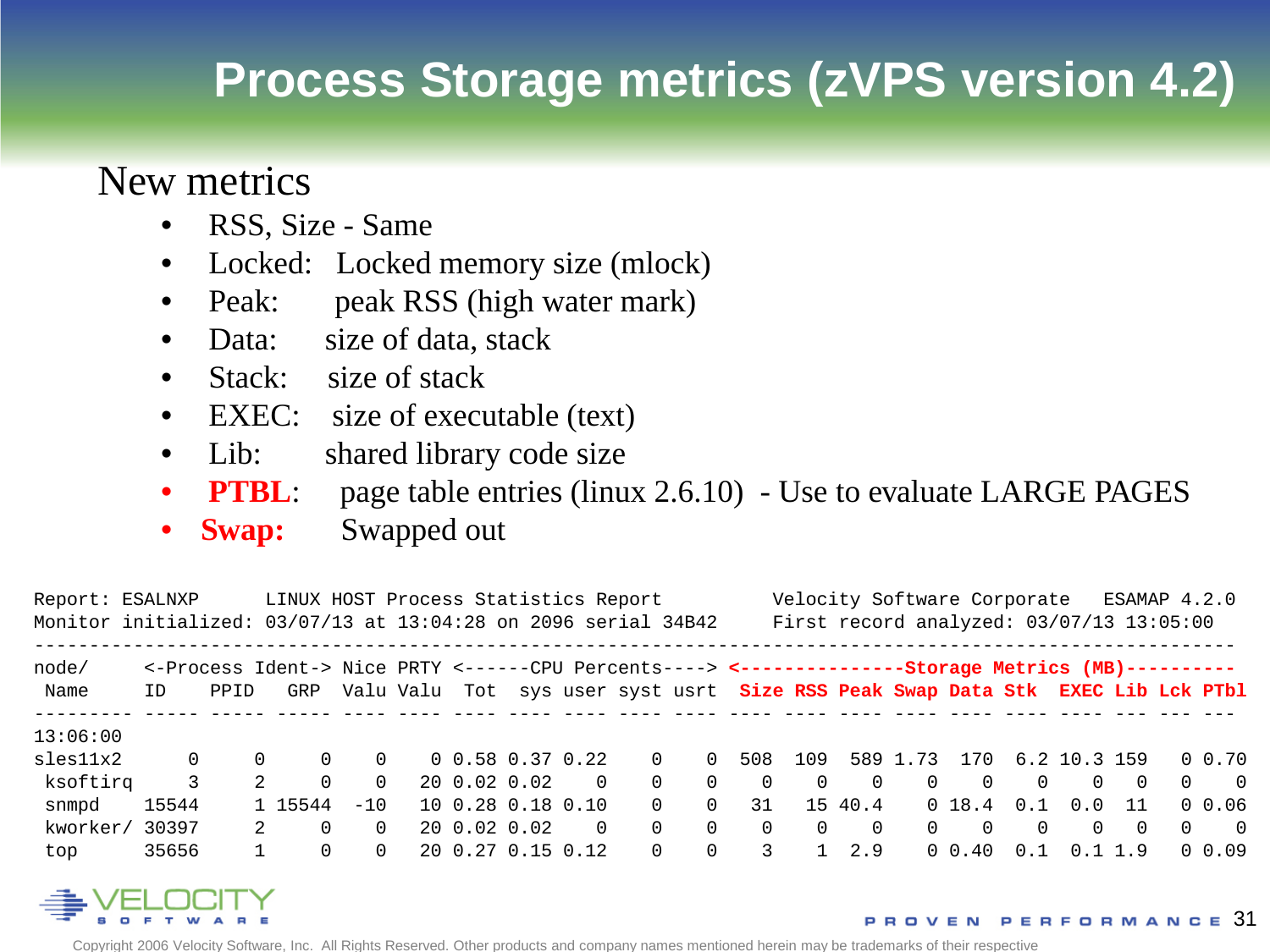### **System Storage Metrics Version 4.1**

# Storage system metrics (4.1)

- MemTotal (same as UCD)
- MemFree
- Buffers
- Cached
- ANON (Overhead)

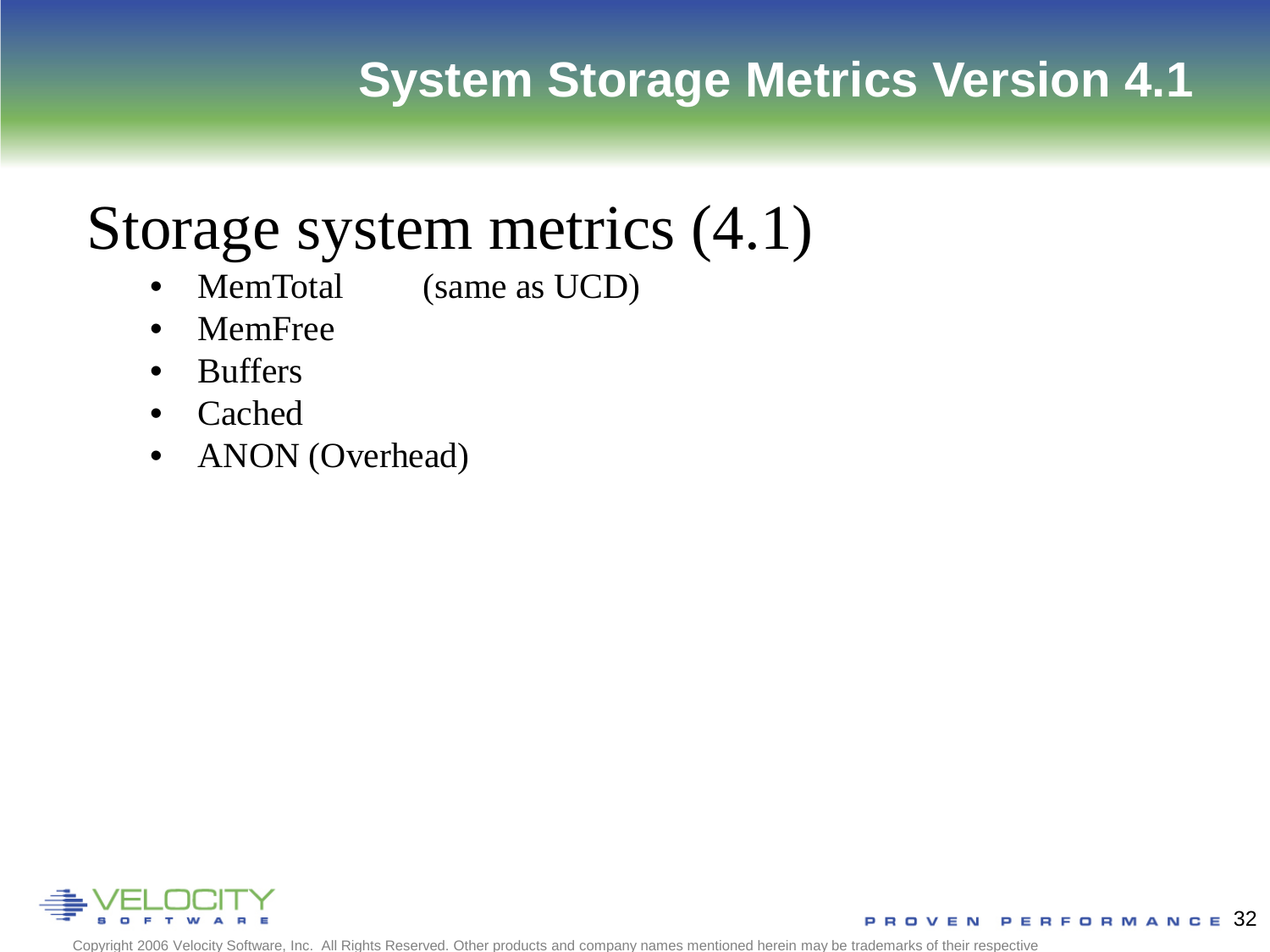### **Process Storage metrics (zVPS version 4.2)**

#### New metrics, New report ESALNXR (RAM)

- SwapCached Both in swap and ram<br>Active Recently referenced
- Active Recently referenced<br>• **Inactive** Not recently referenced
- 
- **Inactive Not recently referenced**<br>• ActiveAnon **Anonymous storage NOT** • ActiveAnon Anonymous storage NOT file backed
- **InactiveAnon**<br>• ActiveFile page cache active
- 
- VmallocTotal total allocated virtual address space
- VmallocUsed total used virtual address space
- VmallocChunk largest available chunk (virtual?)
- Slab In-kernel data structure cache
- SReclaimable
- SUnreclaim
- KernelStack
- **PageTables**

|                                                                                                           |                                                                                                                     |  |                                                                                                                                                                                                                | Report: ESALNXR LINUX RAM/Storage Analysis Report<br>Monitor initialized: 03/07/13 at 13:04:28 on 2096 serial 34B42 |  |  |  |  |  |  |  | Velocity Software Corporate ESAMAP 4.2.0<br>First record analyzed: $03/07/13$ 13:05:00 |  |  |  |  |  |  |  |  |  |  |
|-----------------------------------------------------------------------------------------------------------|---------------------------------------------------------------------------------------------------------------------|--|----------------------------------------------------------------------------------------------------------------------------------------------------------------------------------------------------------------|---------------------------------------------------------------------------------------------------------------------|--|--|--|--|--|--|--|----------------------------------------------------------------------------------------|--|--|--|--|--|--|--|--|--|--|
| Node/                                                                                                     |                                                                                                                     |  | <---Memory in megabytes--<--------> <-Kernel(MB)-> <-Buffers(MB)--> Wrt <---VMAlloc--><br><---Cache----> <anonymous> Stack&lt;-Slab--&gt; Write &lt;---VMAlloc--&gt; &lt;-------Huge page-----&gt;</anonymous> |                                                                                                                     |  |  |  |  |  |  |  |                                                                                        |  |  |  |  |  |  |  |  |  |  |
| Time                                                                                                      | Total Free Size Actv Swap Actv Inact Size Size SRec Size Dirty Back Unre Back TOT Used Chunk Totl Fre Rsv Surp Size |  |                                                                                                                                                                                                                |                                                                                                                     |  |  |  |  |  |  |  |                                                                                        |  |  |  |  |  |  |  |  |  |  |
| 13:06:00<br>sles11x2 996.5 43.1 519 399 0.2 51.1 12.2 39.1 1.6 117 106 242 0.0 0.1M 13.1 131K 928.0 0 0 0 |                                                                                                                     |  |                                                                                                                                                                                                                |                                                                                                                     |  |  |  |  |  |  |  |                                                                                        |  |  |  |  |  |  |  |  |  |  |



VEN PERFORMANCE 33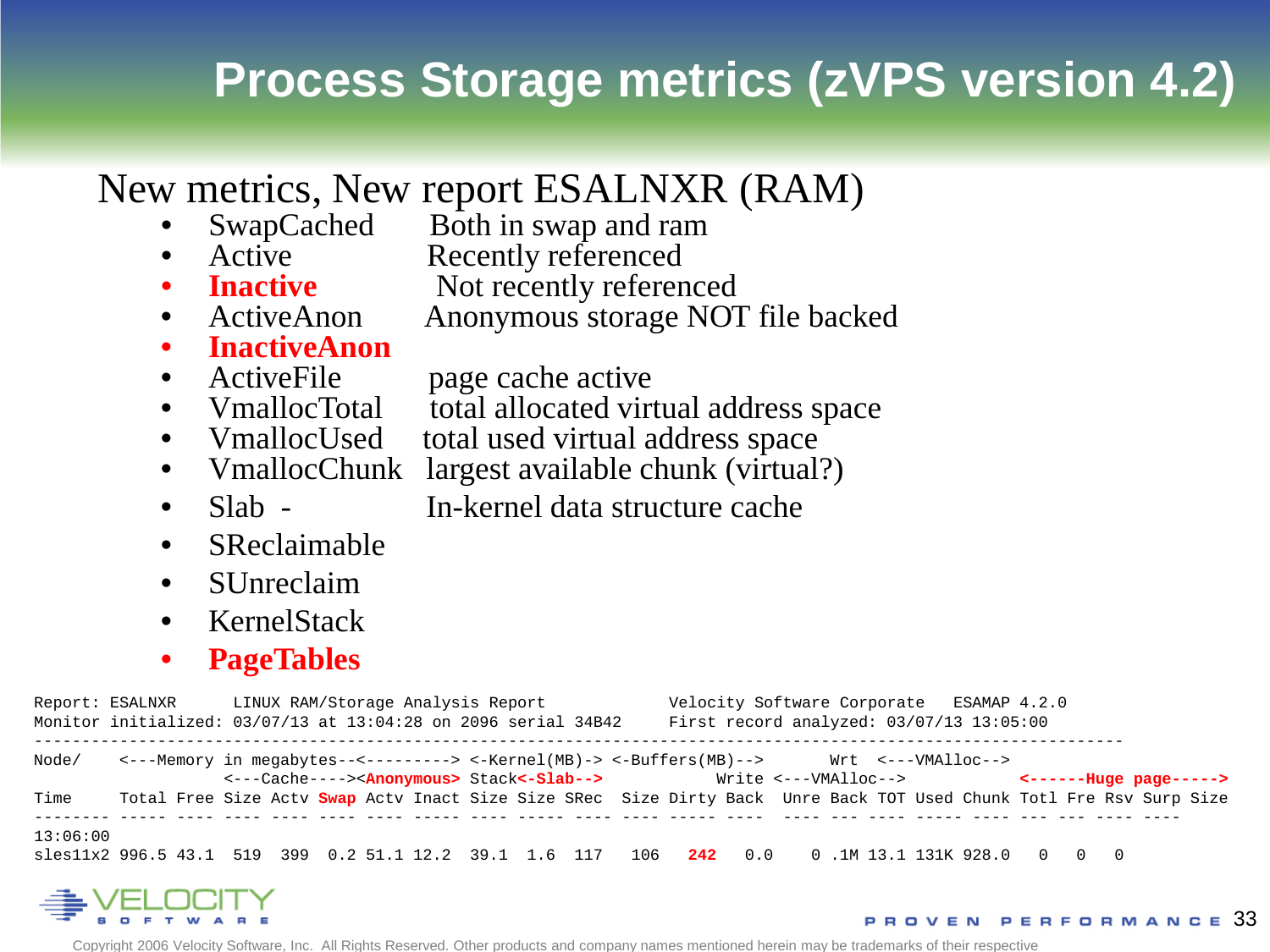Huge Page system metrics

• HUGE BENEFIT to using large pages in Linux for Oracle

Metrics:

- HugePgsTotal
- HugePgsFree
- HugePgsRsvd
- HugePgsSurp
- HugePgSize

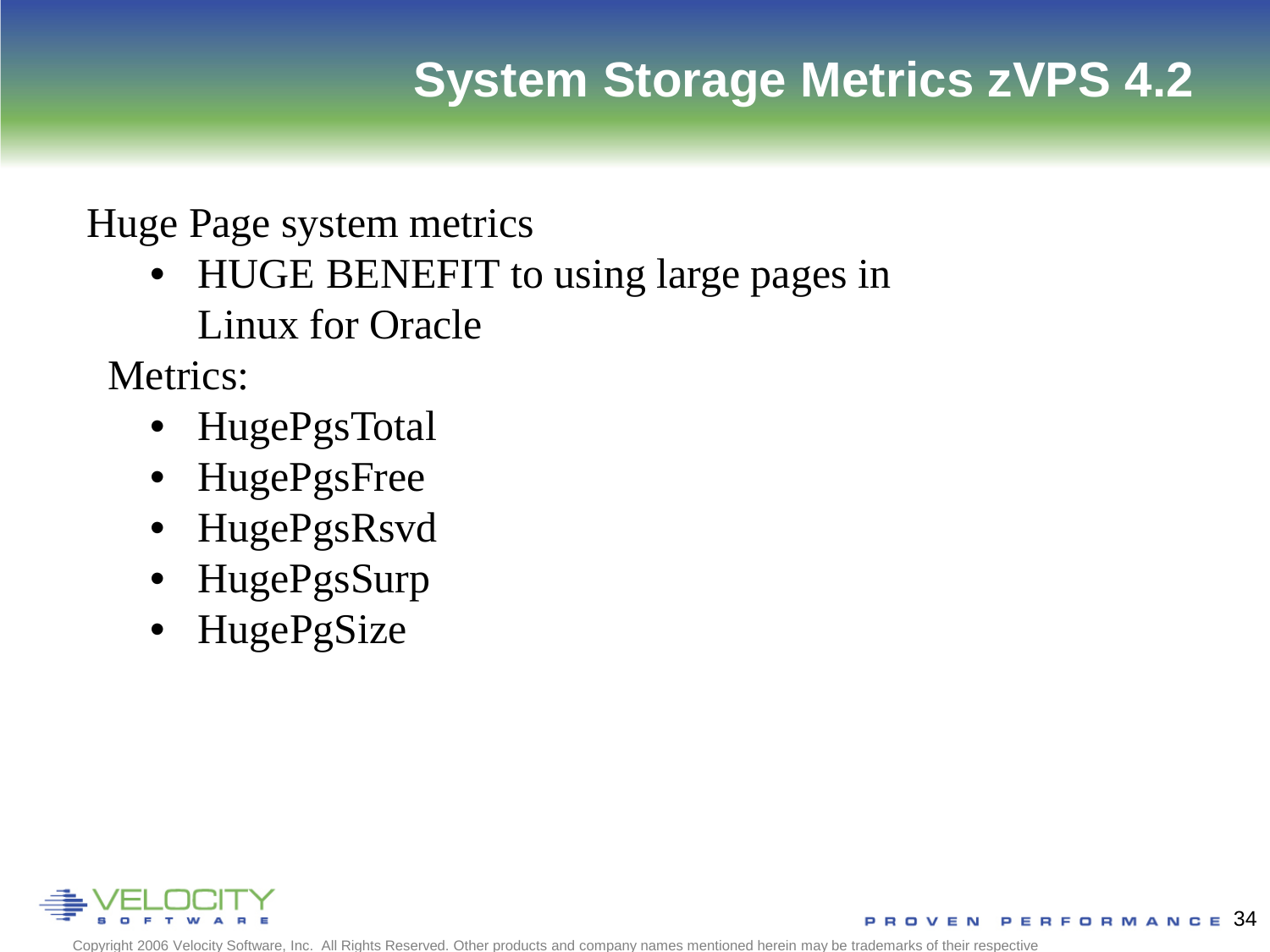#### Other metrics not yet exposed

- InactiveFile
- Unevictable
- Mlocked
- Dirty Waiting to be written to disk
- Writeback data actively being written
- Mapped
- Shmem
- NFS\_Unstable
- Bounce
- WritebackTmp
- CommitLimit Over committ storage maximum if enabled (usually not)
- Committed\_AS Storage committed to processes with page tables

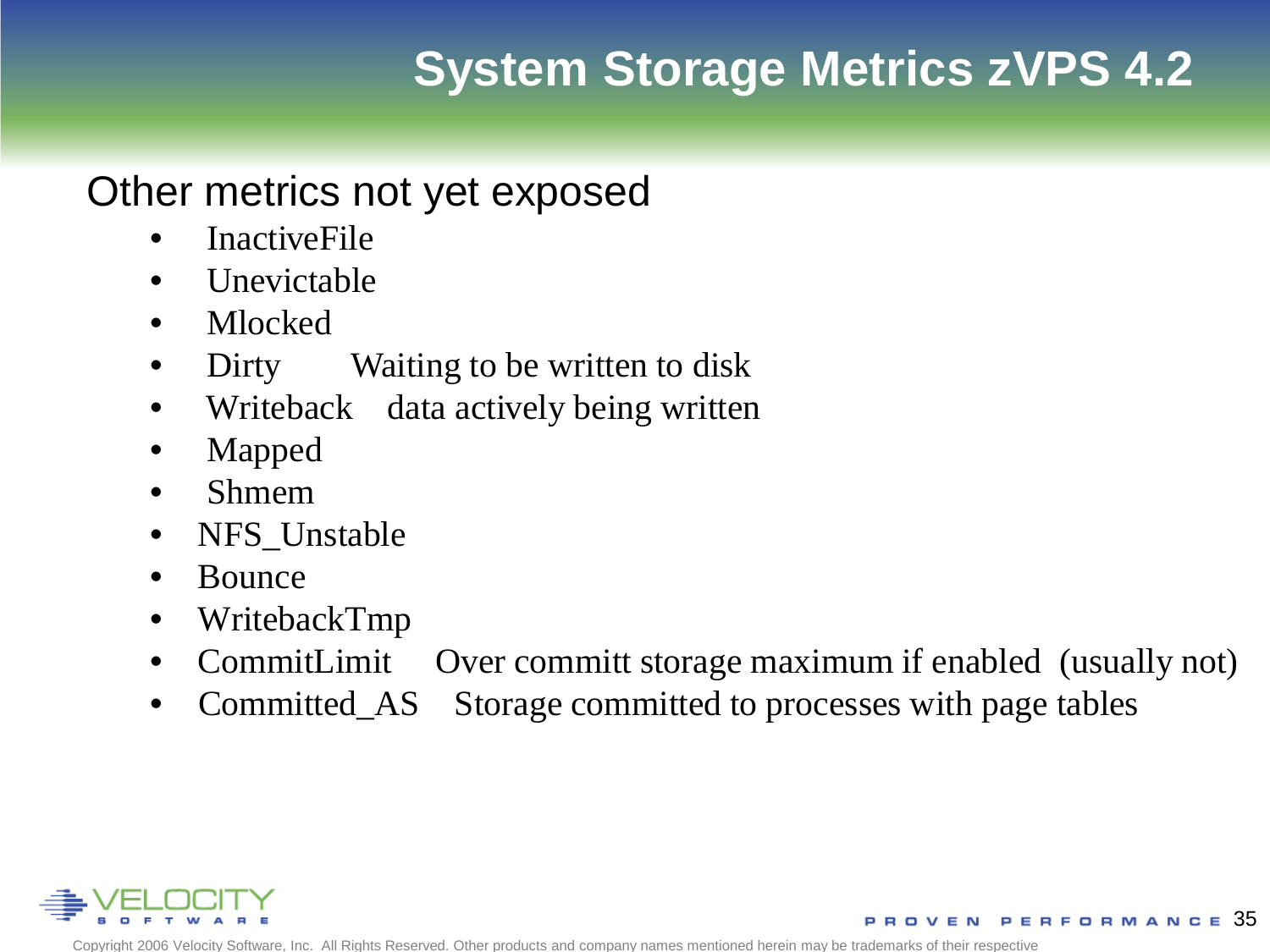Storage overview

- Reserved kernel, 3-5 mb
	- the kernel tries to defer allocating dynamic memory to
	- User Mode processes
- Dynamic memory request "malloc" builds page tables
	- new process
- memory mapping of file

Pages mapped when "page faulted"

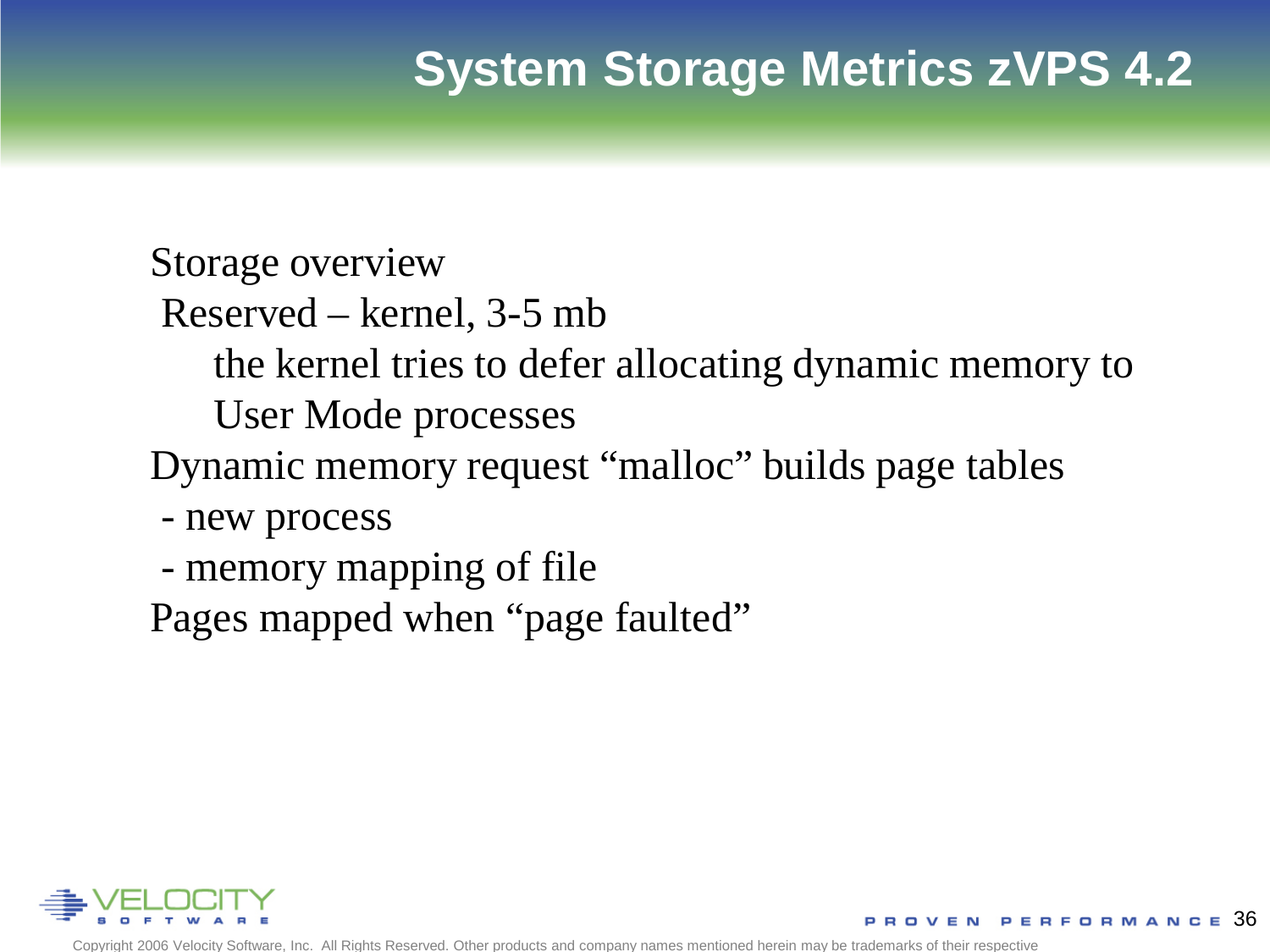Page faults and swapping are two independent processes.

• Page faults take place when a process requests for an address that has been allocated to it but has not yet been assigned to it.

• Swapping is when memory unavailable for processes (vs disk cache)

Swappiness:

- Prefer pages of a user mode process over disk cache pages when reclaiming memory
- 100: prefers disk cache to process storage
- 60: default,

Swapping:.

- Drop disk cache not dirty
- Flush dirty pages
- Move process page to disk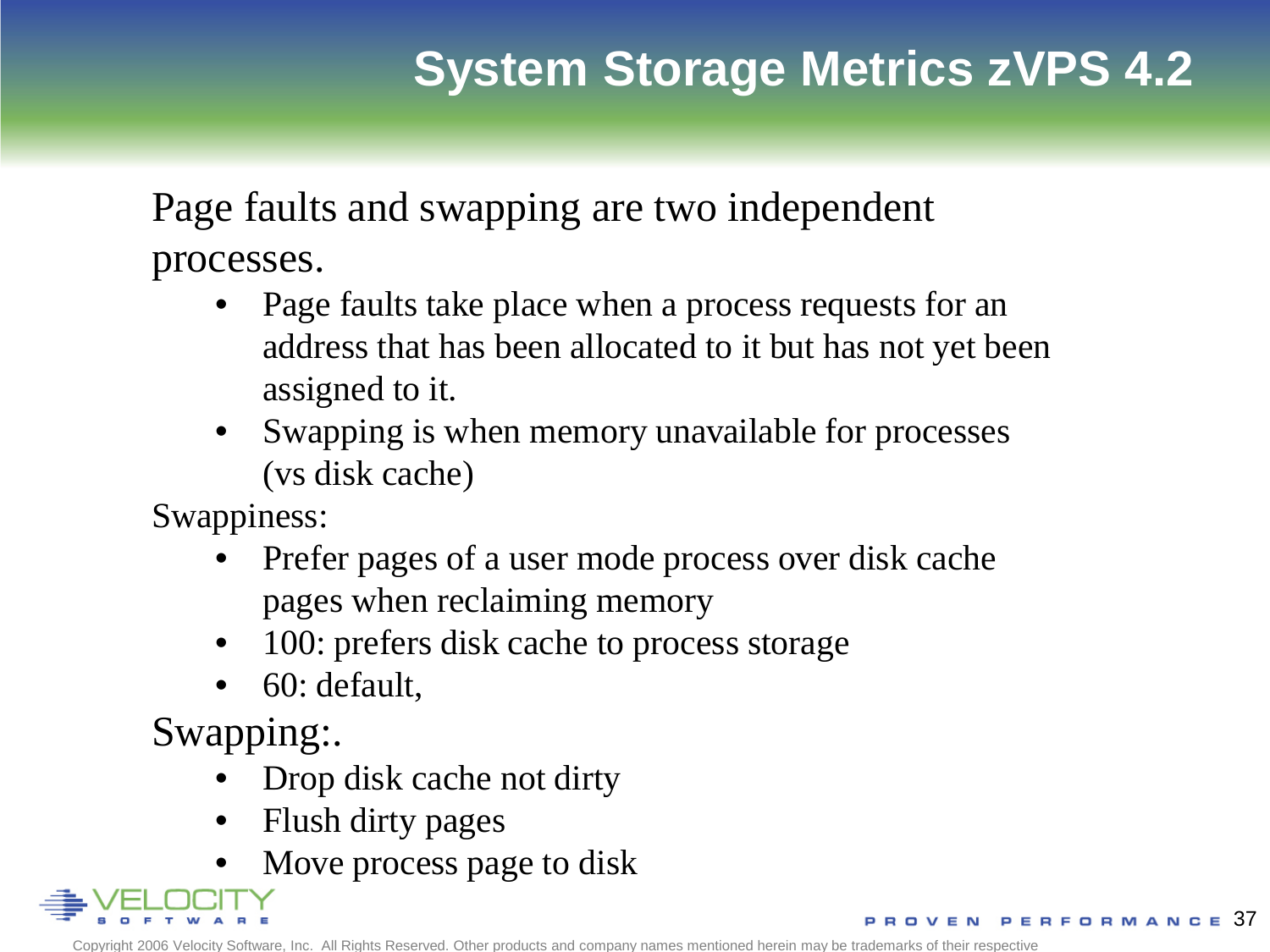Syncable

- Usermode address space mapped pages
- Pages in page cache (also on disk)
- Block device buffer pages (write buffer)
- Disk caches

Minor page faults:

• shared page already in storage, just point Major page fault:

• Page allocation required, page read required

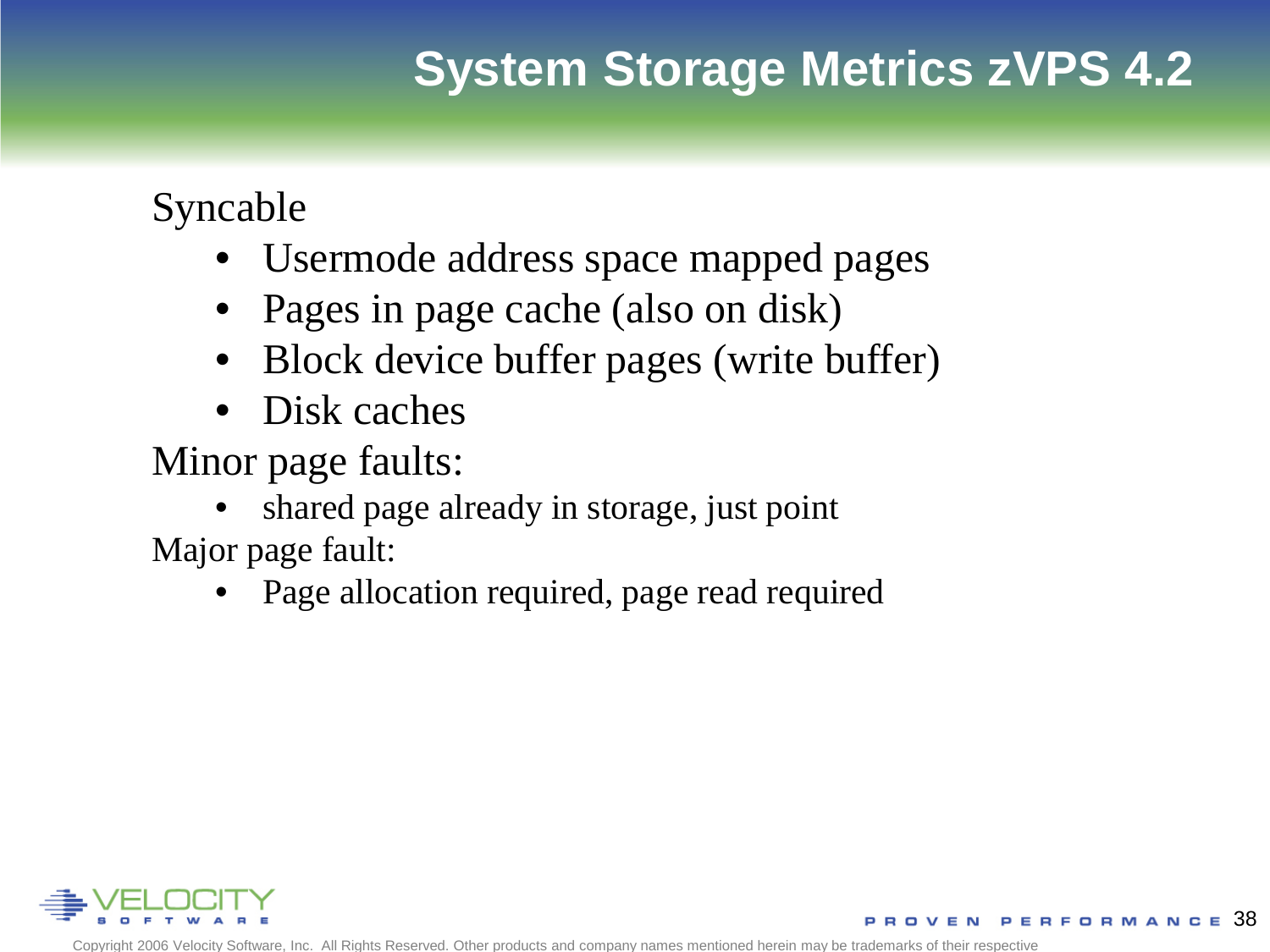Disk cache

- Used for process read/write data
- Data maintained in cache "in case"
- Deferred writes done from cache
- Page reclaim LRU
- Swappable
- Inactive storage is "extra"
- Active storage is "required"

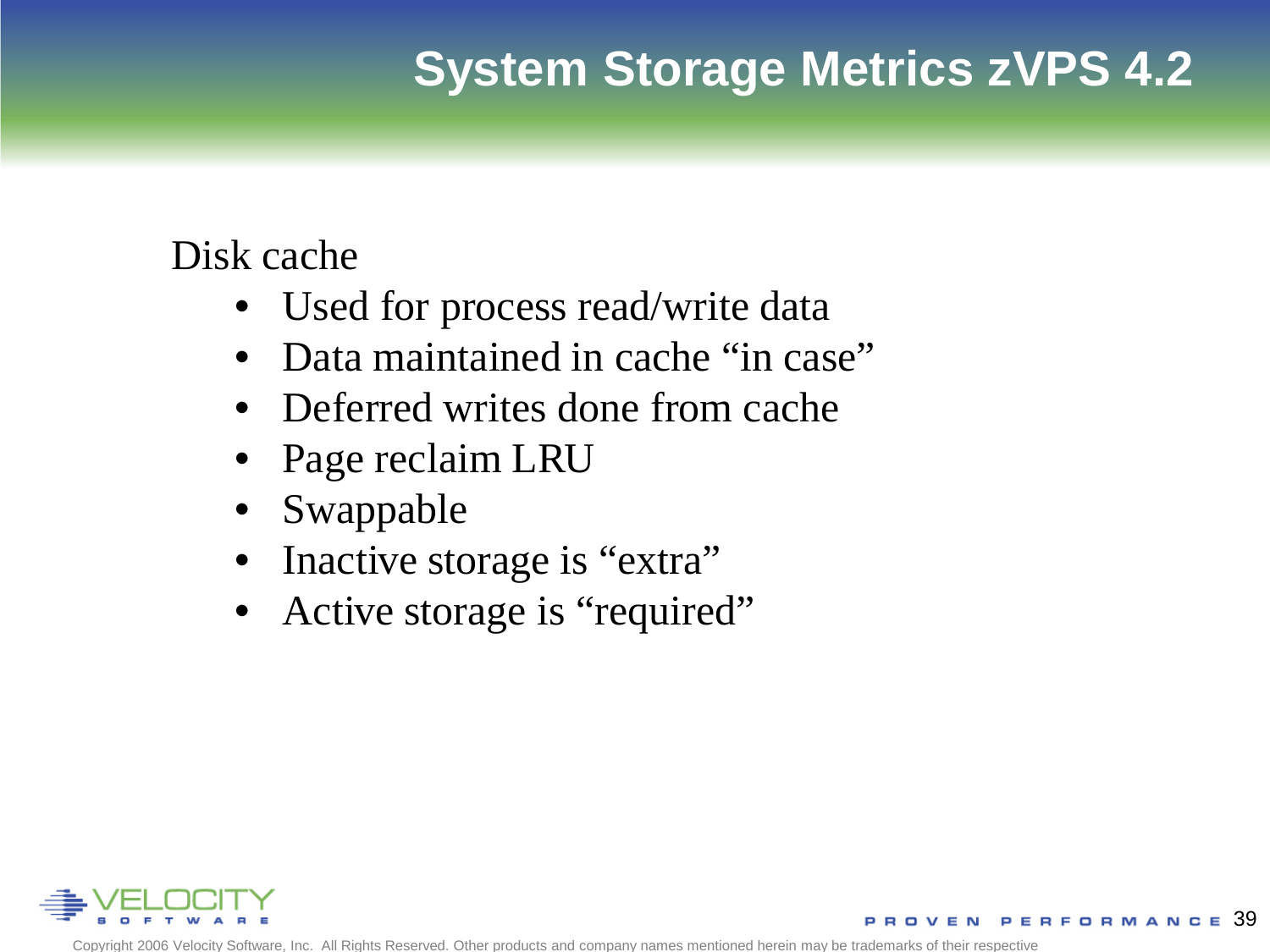#### Anonymous

- Pages in the User Mode heap
- No named file system source
- Process stack
- Swappable
- Once modified must be maintained
- Source of "swap size ROT"
	- $\triangleright$  must be enough swap to hold anonymous pages

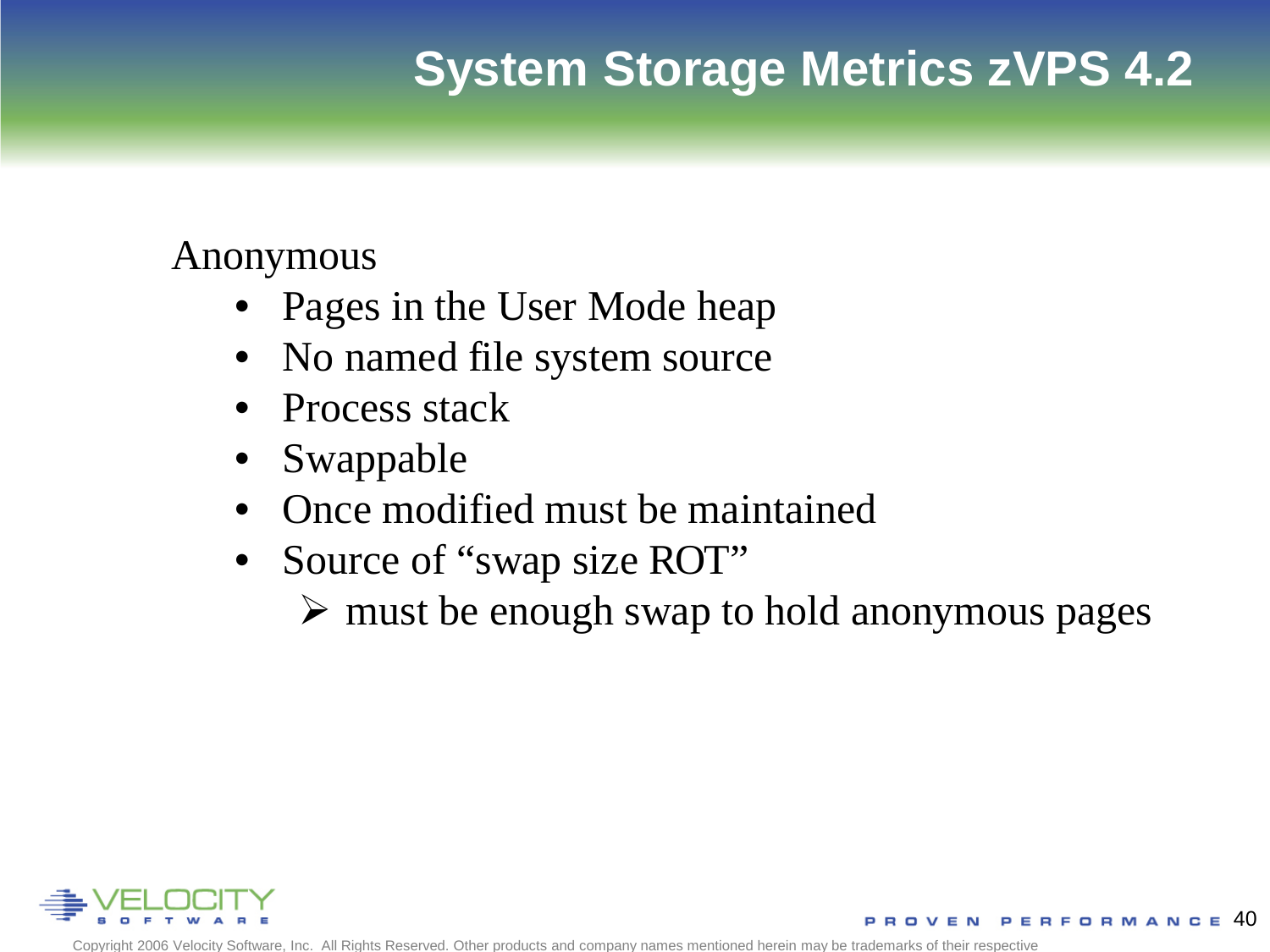buffer:

- memory used for filesystem meta data
- Relatively temporary storage for raw disk blocks
- Slab (kernel slab)
	- memory being used for kernel mallocs

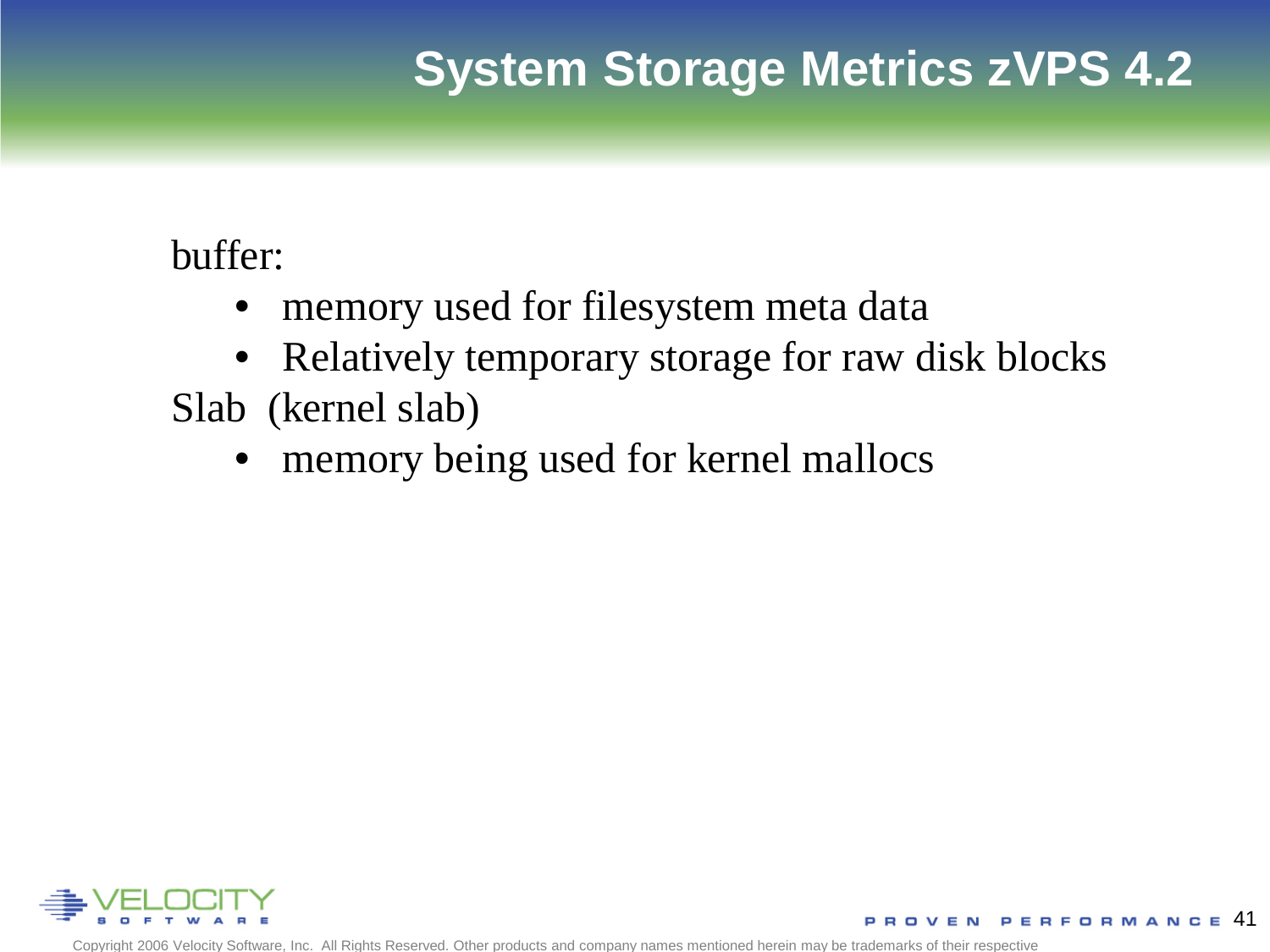# **6.3 Thoughts**

Page space will be less fragmented

• ReWrite to same page location instead of new "fragment"

Page space utilization WILL be higher than previous

- Many pages duplicated in real storage AND on disk
- FULLY FUNCTIONAL ALERTS NEEDED

Customers with Expanded Storage can reconfigure

- Most large customers have found that 20% **(really)** of Storage configured as expanded works best
- LRU requirement because Linux (java) apps poll and don't drop from queue
- NEW 6.3 storage algorithm is much closer to LRU than previous "steal" algorithm
- Correct VDISK allocation much more important